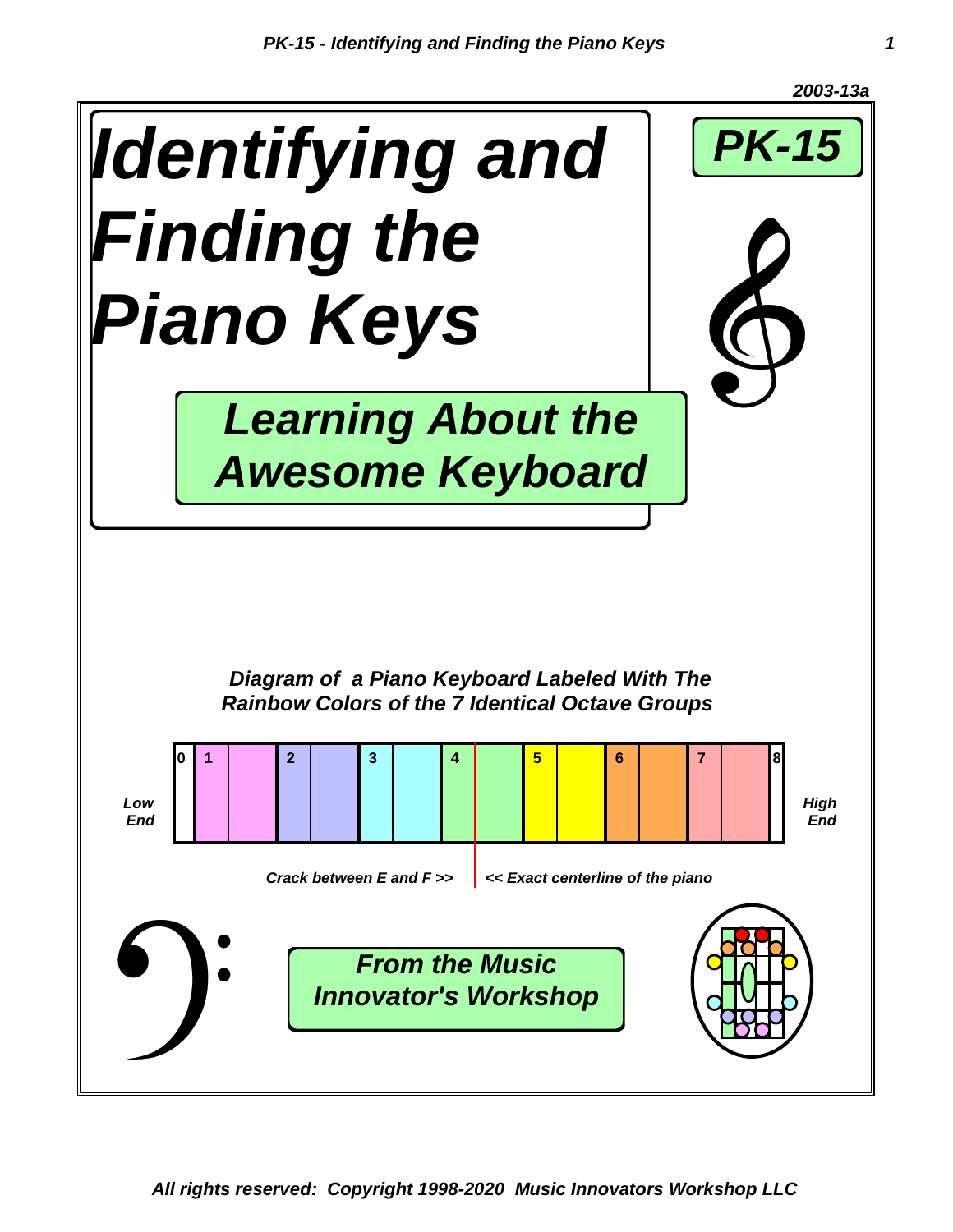. *Standard 88 Key Piano Keyboard*

#### *About This Unit*

*This unit is about the piano keyboard. As you can see from the diagram of a piano keyboard at the top of this page, it appears to be a confusing mixture of black and white keys. You might wonder how anyone could find the right keys fast enough to play a song, let alone fast enough to play many keys at a time at the lightning fast pace required by some pieces.*

*This unit will show you how this can be done. It will show you how the correct keys can be found, not only at a fast pace, but also without looking at them. You will understand how it can be done, but you will also see that it takes some time to develop habits that will help you do it at a fast pace.*

*As it turns out, the keyboard is NOT a confusing mixture of black and white keys. It is a very thoughtfully structured mixture of keys. They can be identified almost instantly either by sight, by location, by feel, or by distance from the previous key just played. To do this for yourself, you will need to learn exactly how the keyboard is organized, and you will need to know the names and addresses of every key. This is doable because of the way the keyboard is structured into 7 identical little 12-key keyboards each with the same 12 key names and addresses - with different, but similar sounds.*

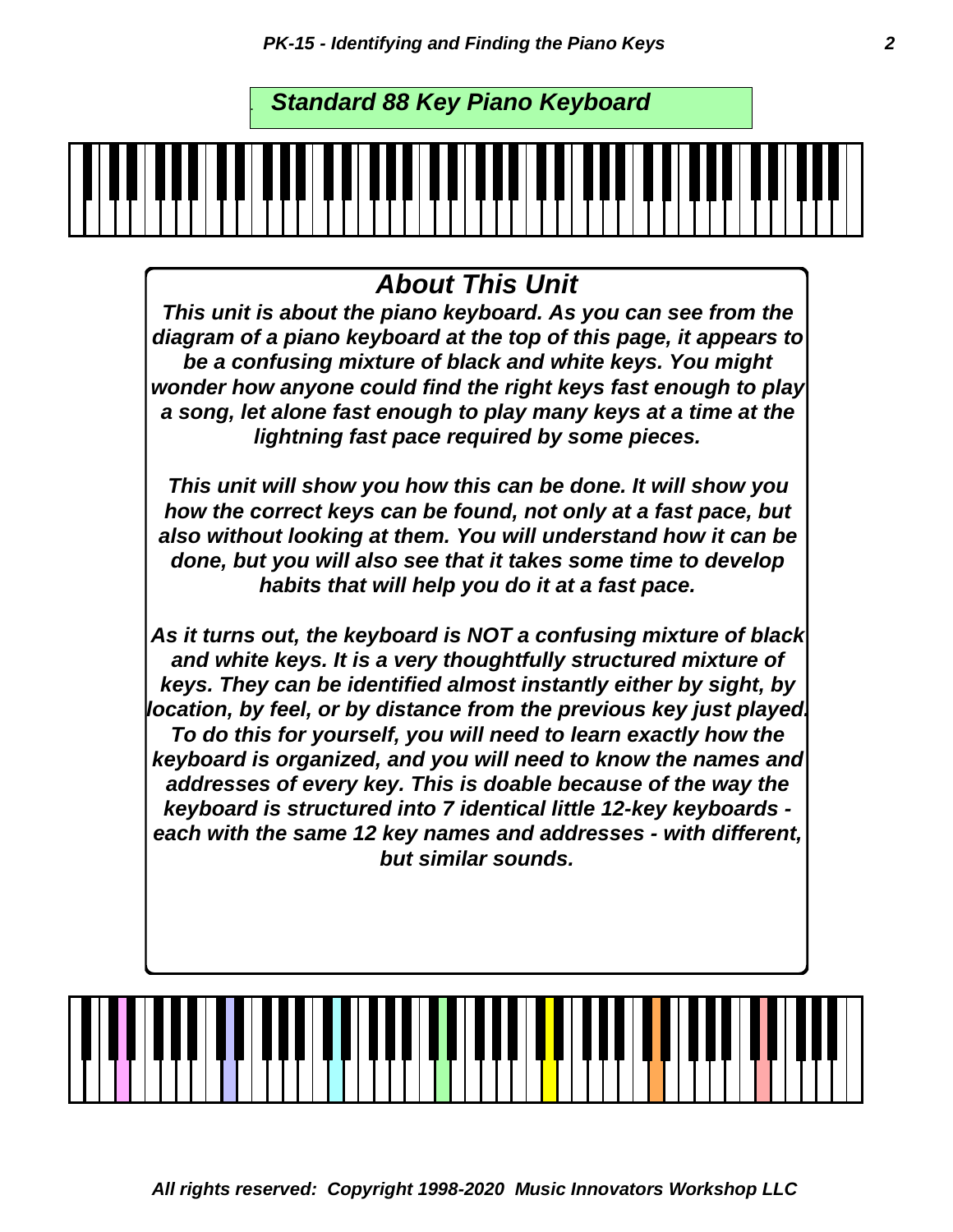### *The Awesome Keyboard*

*The piano keyboard (and other keyboards as well - especially the organ) provides a unique visual and tactual display of the full useful range of sound pitches used to create (almost) all of our music.*

*Chromatic Scale*

*The keyboard arranges these sounds in half steps from low to high at the back side of the keyboard, where the black and white keys are mixed together.*

*C Major Scale Across the front of the keyboard, the white keys are arranged to provide a C major scale across the entire piano.*

*The Magic of the Black Keys This is awesome: The keyboard has been designed so that any of its 88 keys can be found quickly (in a fraction of a second by skilled musicians) BY TOUCH OR BY SIGHT! This is made possible by the protruding black keys, arranged in 2's and 3's, across the entire keyboard. Any key can be identified and found without looking at the keyboard, first by the key's general location in front of you, and then by touch.*

*Although this arrangement makes it relatively easy to identify the 88 keys of the keyboard, the traditional grand staff notation totally ignores this design, and does not take advantage of it - using over 100 different notes for locating these keys. (To be fair, it was not designed for the keyboard, but to show pitch and rhythm for any instrument and voice.) On the other hand, the Key Map notation for the keyboard that we have developed is BASED ON this arrangement of keys built into the keyboard - and uses just 12 different notes for these 88 keys.*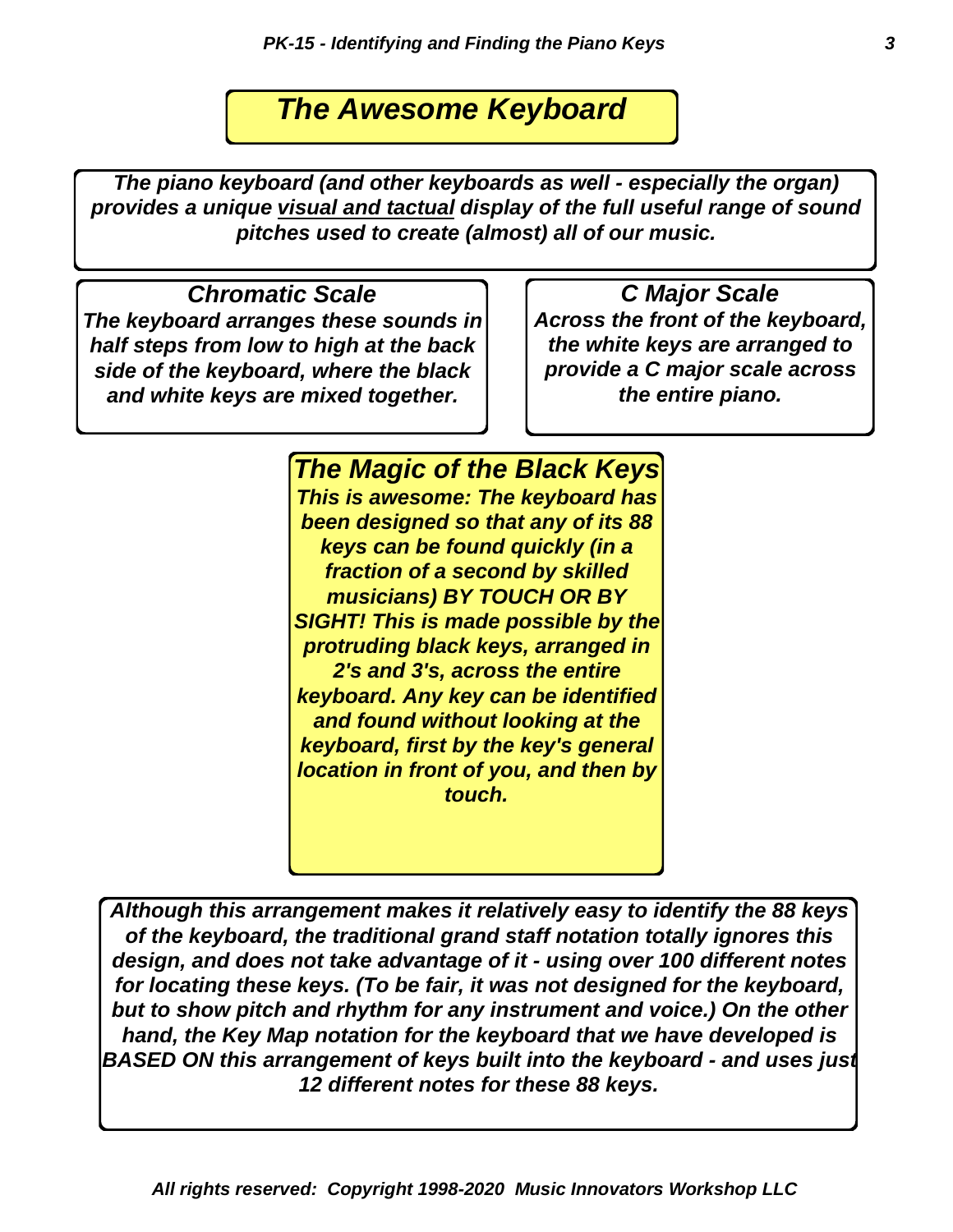

*Layout of the Keyboard - "Green" Octave Group With Labels*

- *Q What are the names of the WHITE keys?*
- *A The white keys of each octave group have the names ABCDEFG, as shown on the diagram of the green octave group above.*
- *Q How do I know the location of each WHITE key?*

*them at sight (and by feel). white keys need to be memorized so that you can recognize by their locations next to black keys. The letter names of the up to the final ABC.) You will learn to recognize the white keys BCDEFGABCD... continue in order across the entire keyboard ... piano happens to be key A. The rest of the white keys order to the right of each key named A. (The lowest key on the black keys that they are next to. The white keys are named in A - The white keys are identified by their locations relative to the*

#### *Q - How do I know location of each BLACK key?*

*recognize them quickly. addresses of the black keys need to be memorized so that you can octave group, the black keys are numbered from 1 to 5. The how they look and feel. Reading from left to right at the left end of an A - They are located by their "addresses" (numbers from 1-5) and by*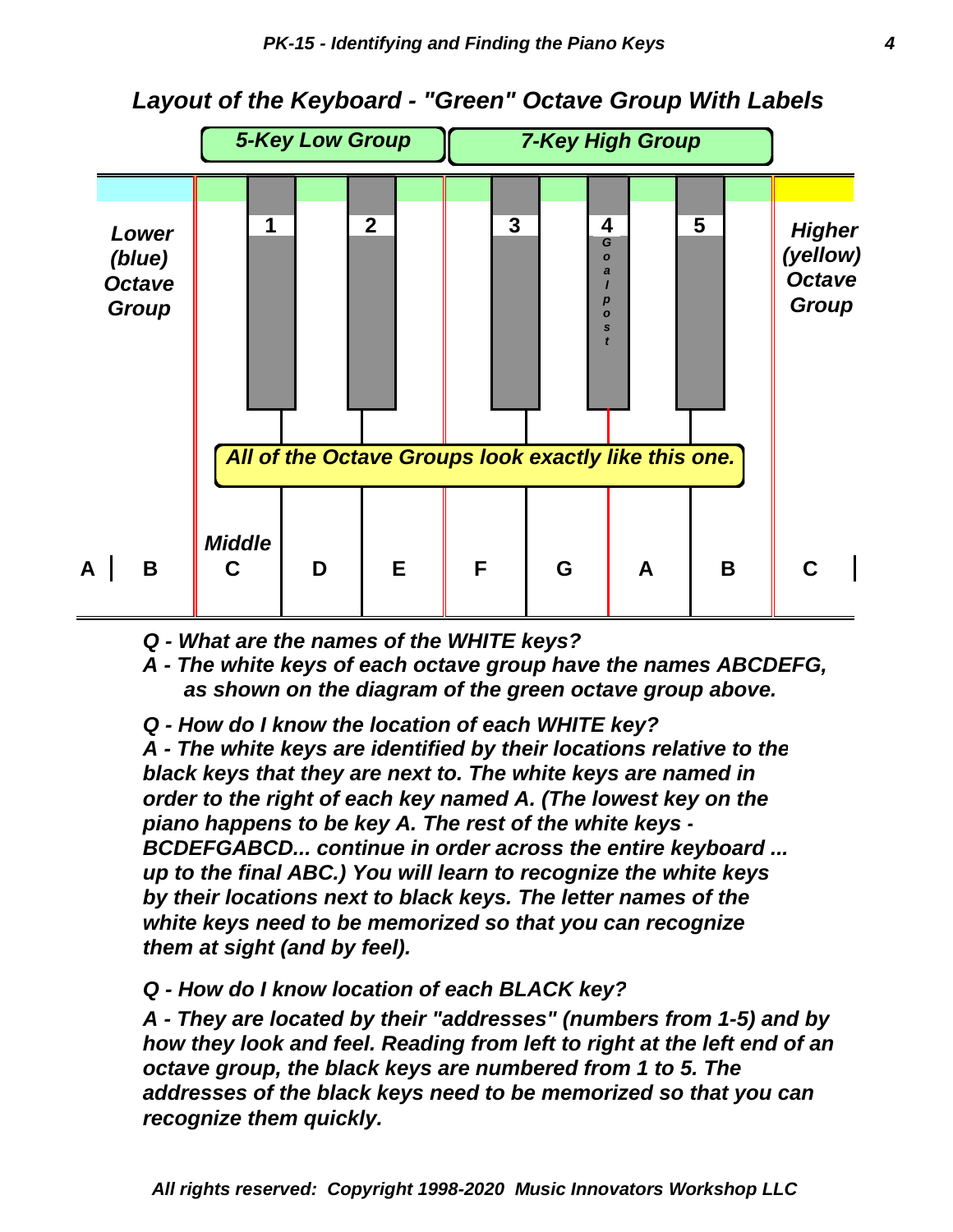

*All rights reserved: Copyright 1998-2020 Music Innovators Workshop LLC*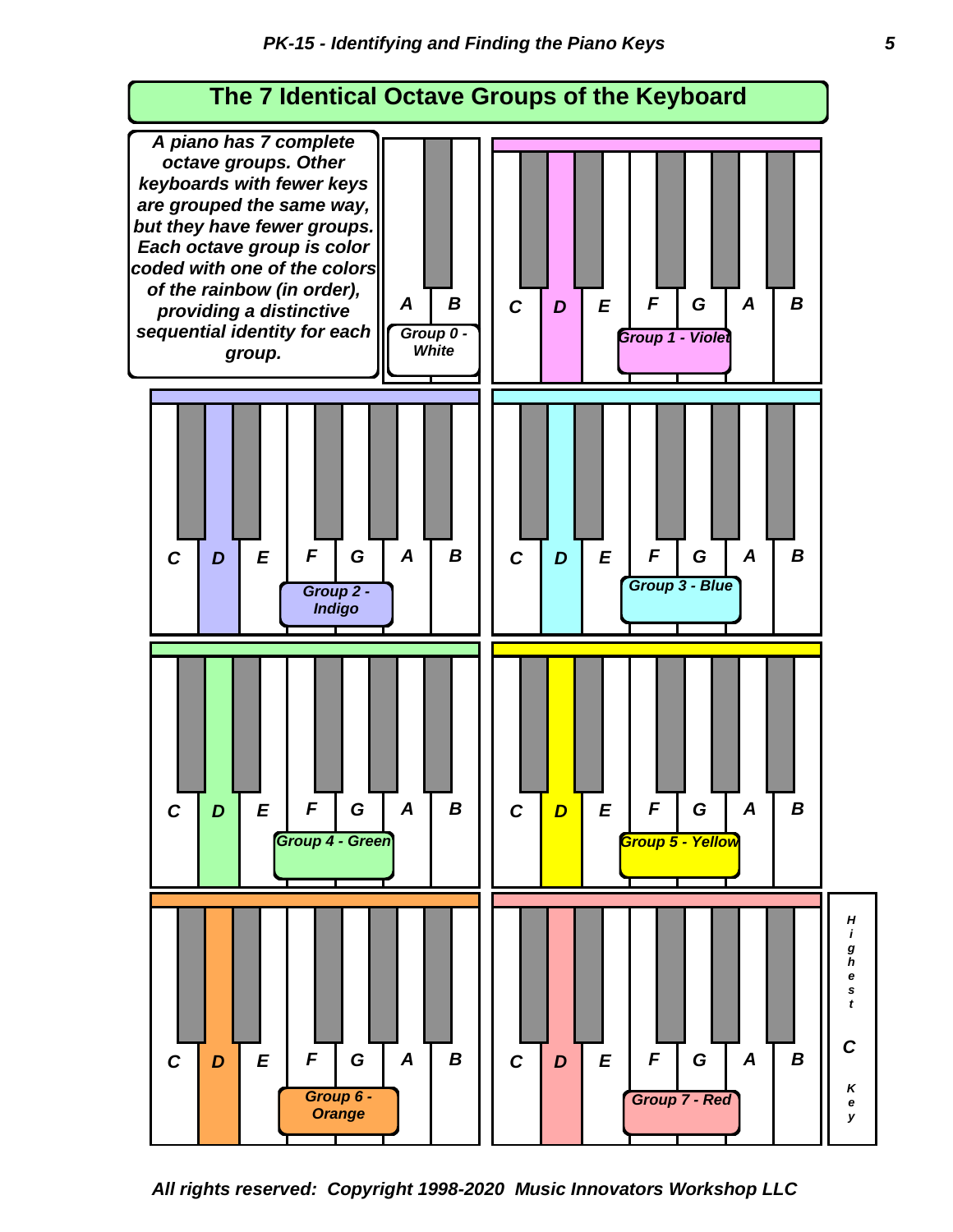### *The Essential Roles of the 2 Subgroups of Each Octave Group*

*Each Octave Group contains 2 Subgroups: A 5-key Low Group and a 7-key High Group. Within each Octave Group, the Low Group has lower sounds than its High Group.*

*The most prominent visually and tactually identifable keys on a musical keyboard are, of course, the BLACK keys. They are visually (and tactually) the essential location markers for all of the keys on the keyboard.*

*The essential role of the black keys is carried out by their spacing (and standing out above the white keys). This spacing in groups of 2 and 3, marks, identifies, and basically defines each octave group. These groups of 2 and 3 black keys make it possible to read the keyboard very quickly.*

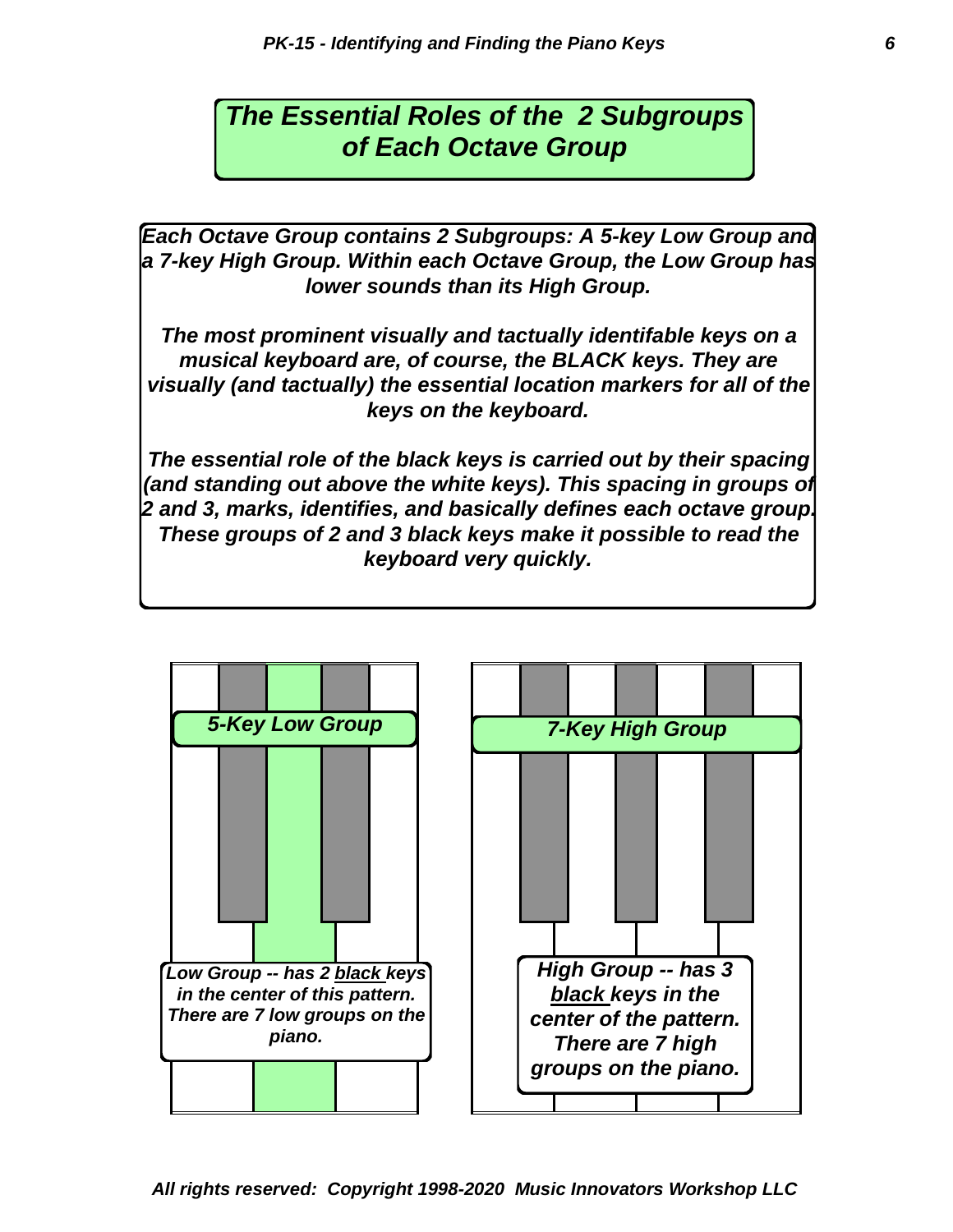*two labels at the middle of the keyboard because your first pieces and exercises will just be*<br>using the keys at the middle of the keyboard *Octave Group Locator Labels. Here are samples of 2 of the 7 octave group labels that are designed for placing temporarily behind the black keys on the keyboard. These label the octave groups with the colors shown on the key diagrams and maps. The labels also show the names of the white keys. This way one can easily match the notes in a key map's blue octave group, for example, with the corresponding keys in the blue octave group on the keyboard. The labels can be left in place on the keyboard until no longer needed. (The full set of 7 labels is found in Unit PK-10 - Octave Group Labels.) If you don't have those labels, you can start now by cutting out and using the labels below. To begin, you will only need these using the keys at the middle of the keyboard.*

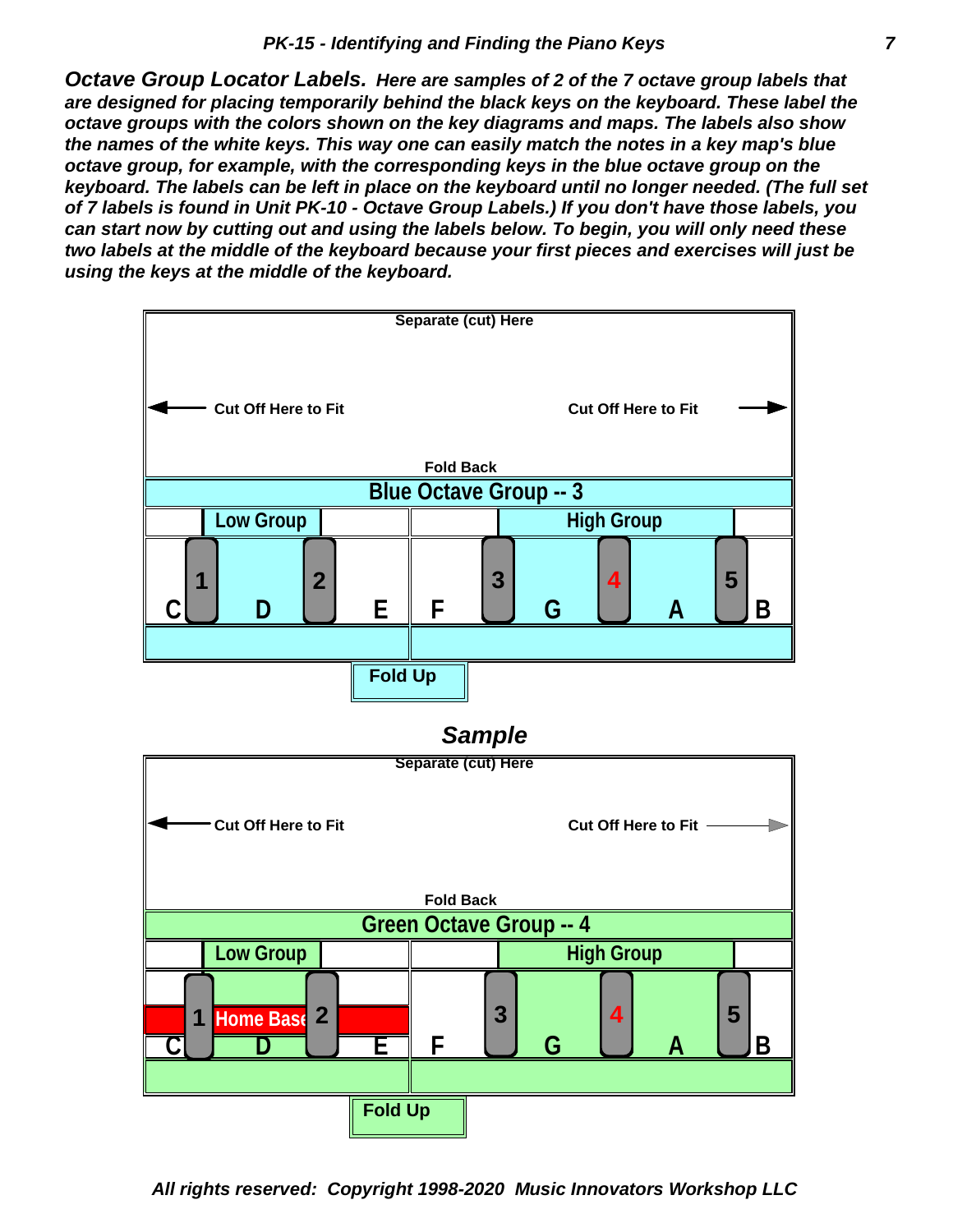#### *Back side of Octave Group Labels*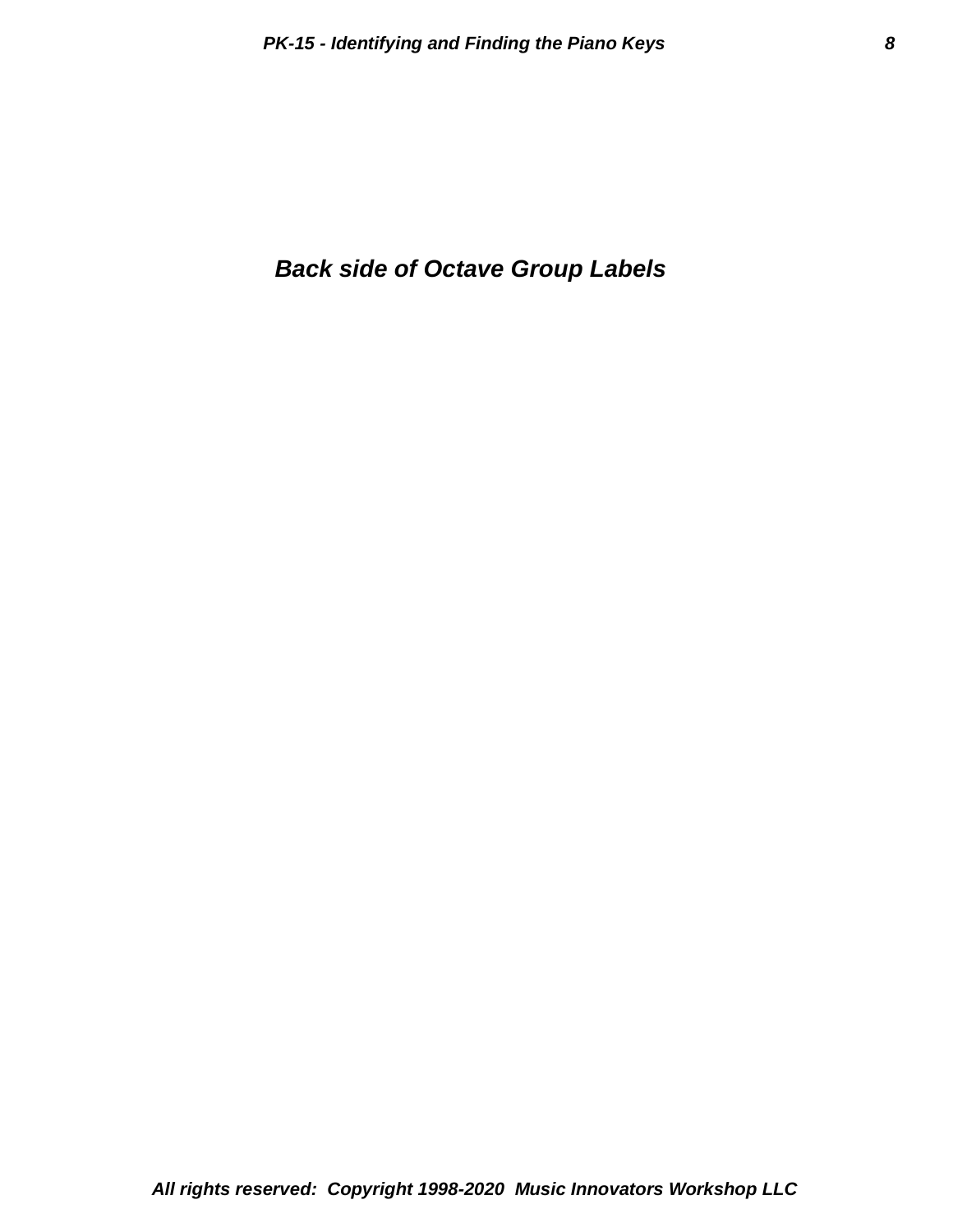*pianist you become over the coming years. without any sheet music at all. It just depends on how advanced a music any more. You will also learn to make up your own music have learned, and will be able to play it without needing to use its sheet so hard. Sometimes you will remember how to play a song that you music that do this. Some kinds are very hard to learn and others, not telling what keys or sounds to play. There are different kinds of sheet music." Sheet music isn't really "music," its really a set of instructions or show you which keys to play. That something is called "sheet do you know which keys to play? Someone or something needs to tell turn our attention to how you know and find which keys to play. How information on how the keyboard is designed and organized, we can About Beginning to Play. Now that you have the necessary*

*your knowledge and skill as you continue learning how to play. need to start with what you can do now, and then gradually build up skill to play the piano well. You can't learn this all at once, so you'll key maps, and the grand staff notation. It takes a lot of knowledge and that will work better with more-advanced music - the key diagrams, the tell) you which keys to play. Later on you will move on to other formats On the coming pages, we begin with a simple chart format to show (or*

*on the 88th key at the far right end. keyboard and proceed gradually, by "half steps," to the highest sound sounds of the keys go from the lowest sound at the far left end of the and the LOWEST sound is at the FAR LEFT end of the keyboard. The The HIGHEST sounding key on the keyboard is at the FAR RIGHT end from the sounds of the music. We have HIGH sounds and LOW sounds. every day meanings that you have already learned. These words come piano keyboard. Unfortunately, these words do NOT have the same important words that are often used to described movements on the About Up and Down. The words "up" an "down" are very*

*fingers on the keyboard. these words are used constantly to describe movements of your essential that you understand this use of "up" and "down" because (low) end of the keyboard. This seems like a small thing, but it's end of the keyboard, and the movement is DOWN if it is toward the left down, The movement is UP if the movement is toward the right (high) describe moving from one key to another as either going up or going About Moving Up and Moving Down. In piano music, we*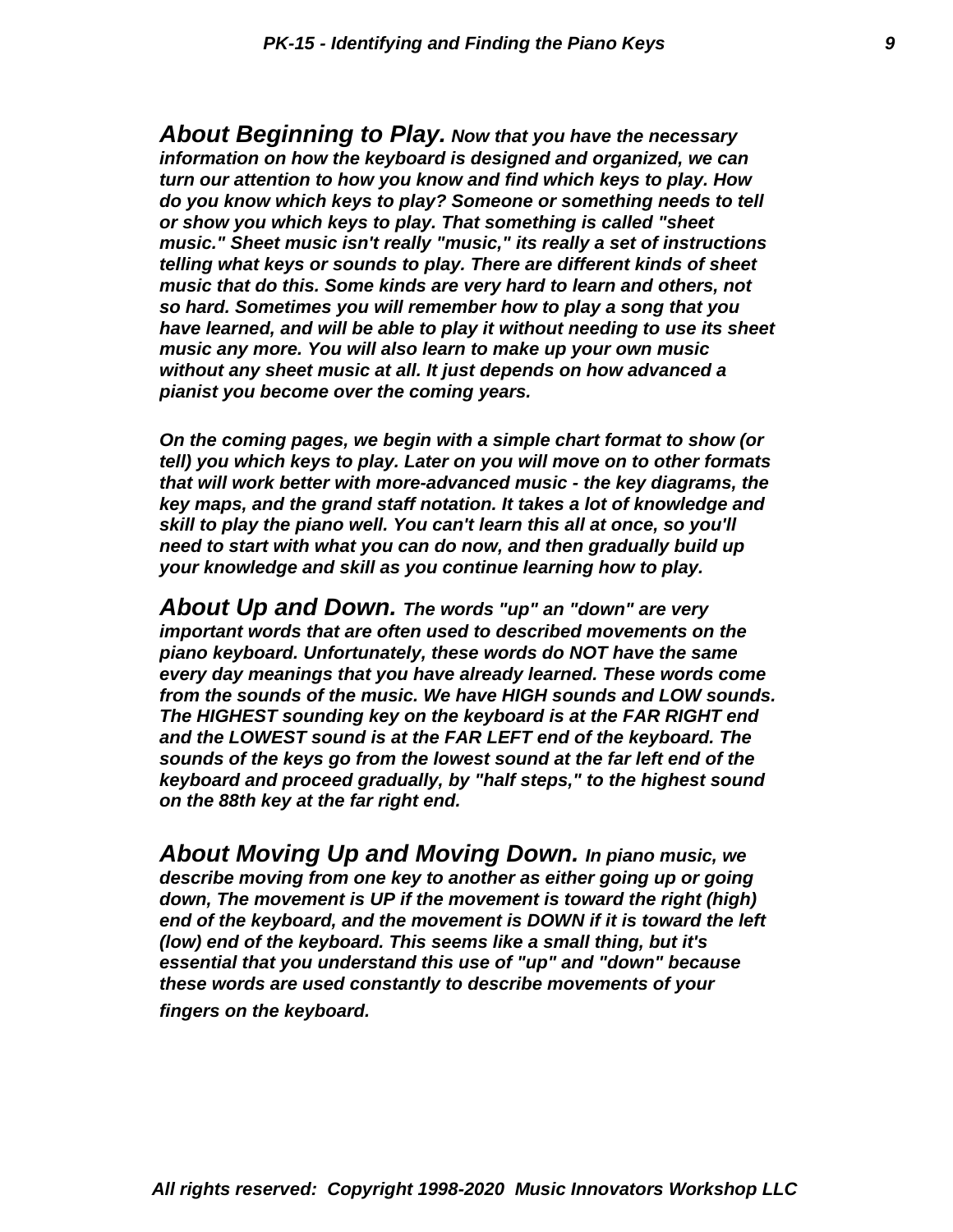

#### *Diagram of the Green Octave Group*

*to know and do to get ready to play. things. The following discussion will cover other things that you will need your lighting, and the like. Your teacher or coach will help you with these how and where you touch the keys, how you move your hands and arms, extremely important. These have to do with how you sit at the keyboard, Getting Ready to Play. The physical aspects of playing the piano are*

*your instruction sheet) WITHOUT looking at your fingers or the keys. These positions will be of great help as you seek to play the keys (shown in E and F, but 5 of your other fingers are moved to the 5 black keys in the group. want to play. You will also use another position in which your thumbs remain on position. You will find this position very helpful for finding the keys that you each of the other white keys shown in the diagram. We call this the 10-finger keys E and F at the middle of the keyboard - and spread out your fingers over This octave group is where you will start playing. You will place your thumbs on center of the piano keyboard (It is also at or near the center of other keyboards.) diagram shows, the crack between the keys E and F is located at the exact of the keyboard shows where on the keyboard you will first start playing. As the Getting Started. The above diagram of the green octave group at the middle*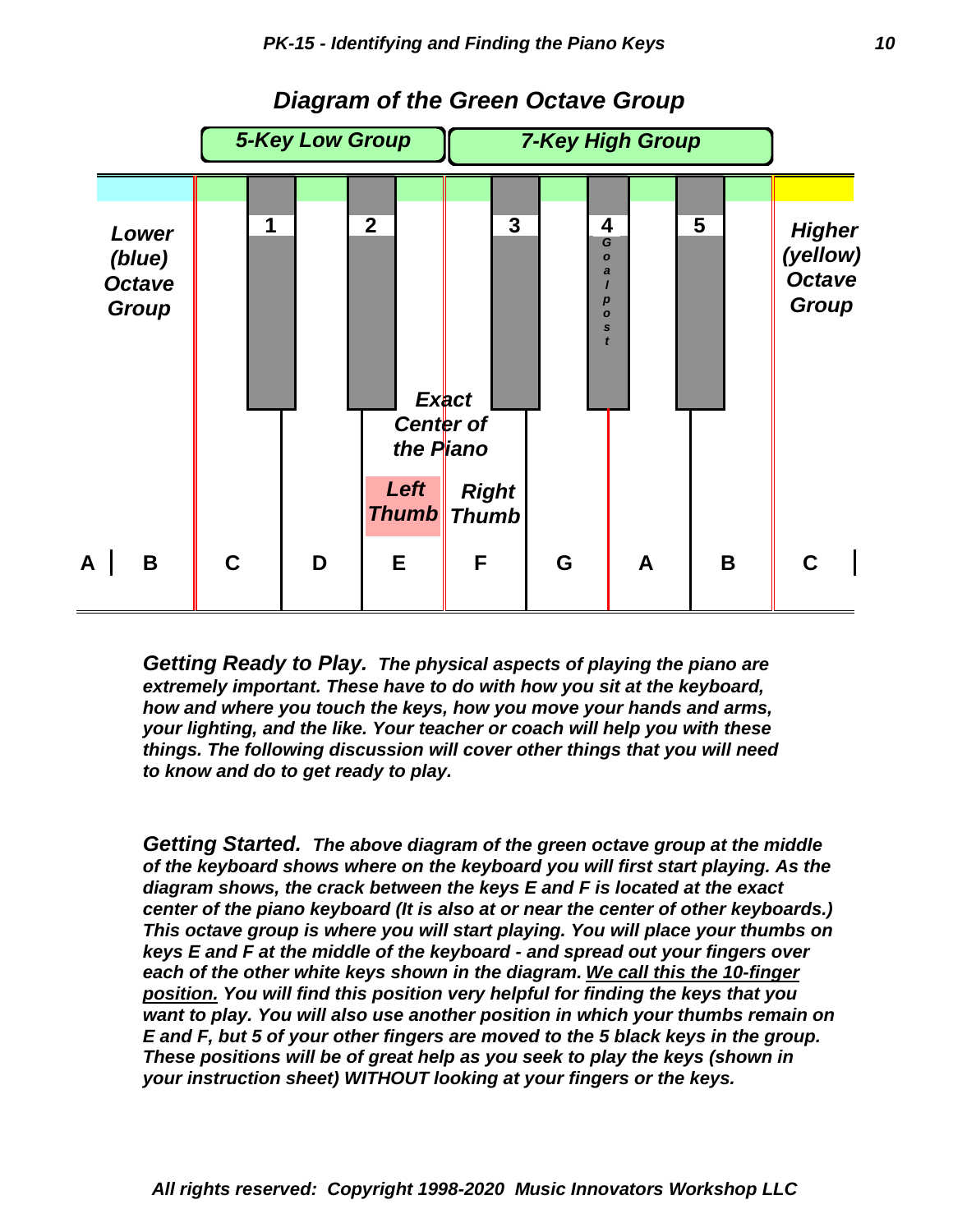## *Example of a Keyboard Chart for White Keys*

*The examples below use all of the 7 WHITE KEYS of an octave group. As you use these charts to begin learning to play, you wil find that you need to learn the names of the 7 white keys of an octave group so that you can match the keys on the keyboard with the letter names on the charts.*

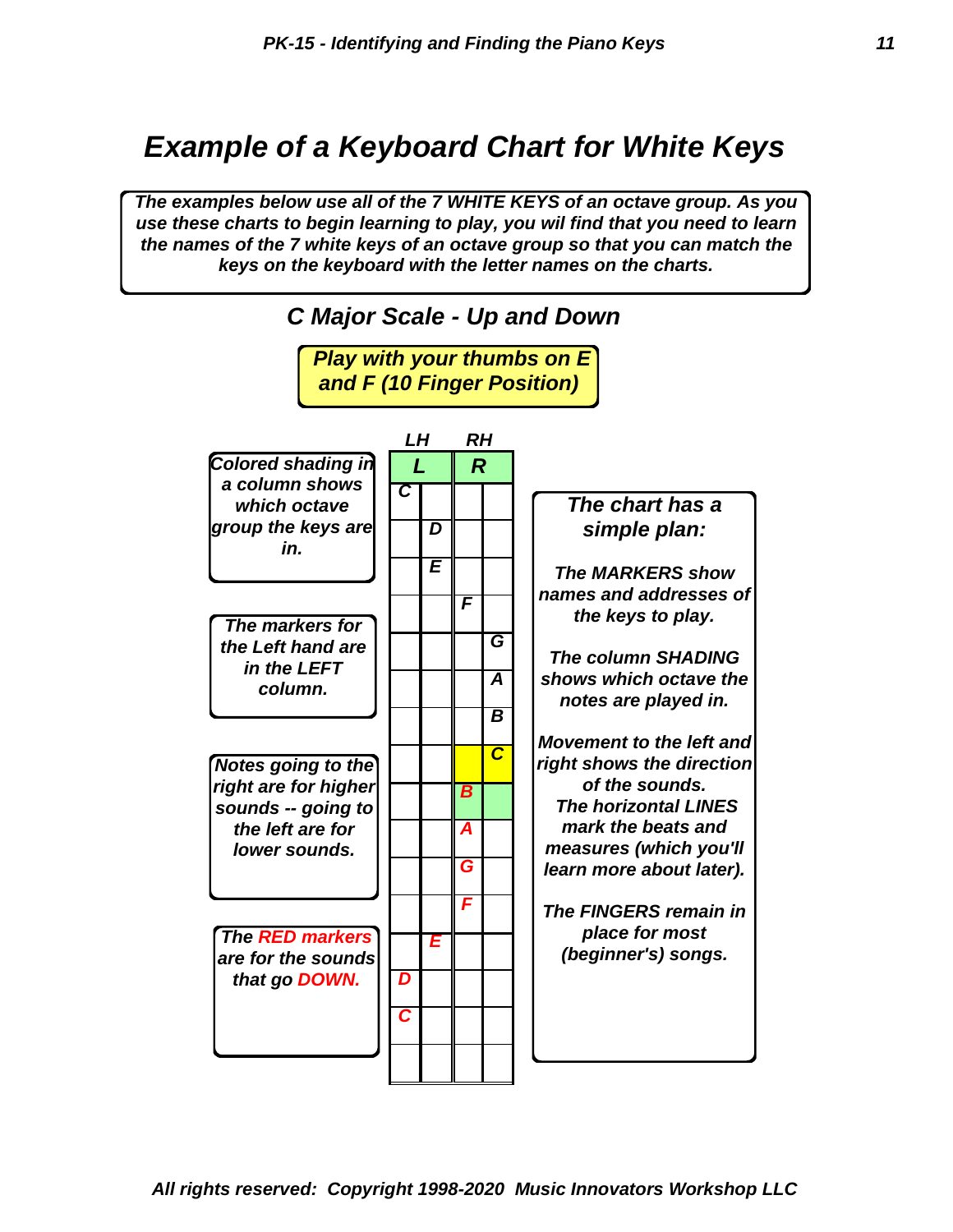### *Example of a Keyboard Chart for (mostly) Black Keys*

*The example below uses all of the 5 BLACK KEYS of an octave group plus B and E. As you use these charts to begin learning to play, you wil find that you need to learn the addresses of the 5 black keys and the names of the 7 white keys of an octave group so that you can match the keys on the keyboard with the markers on the charts.*



 *B Major Scale - Up and Down*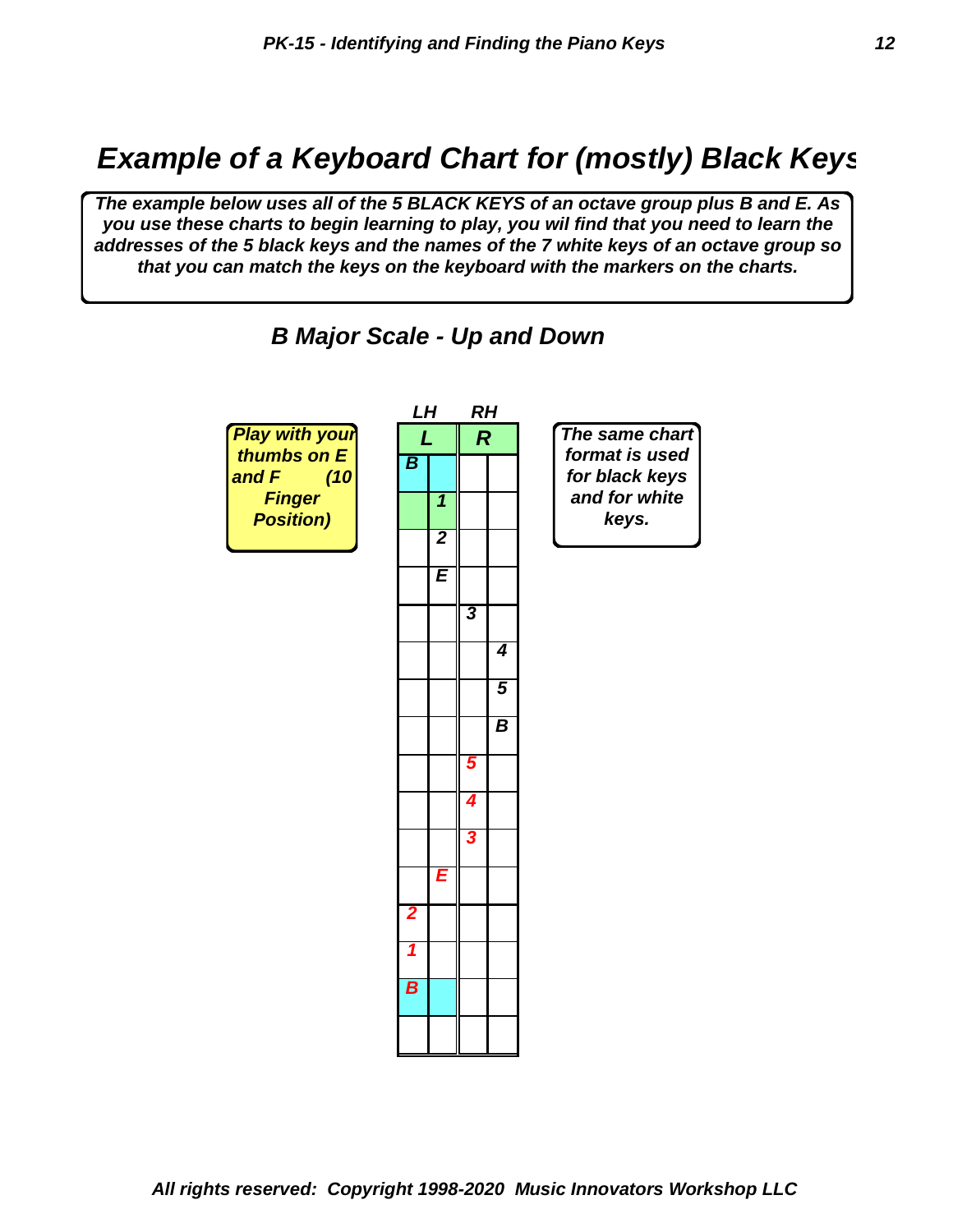## *Getting Started With Short Patterns*



*This page introduces a marker that was not shown on the previous 2 pages. This marker is "o" and it simply means "repeat" the same key again.*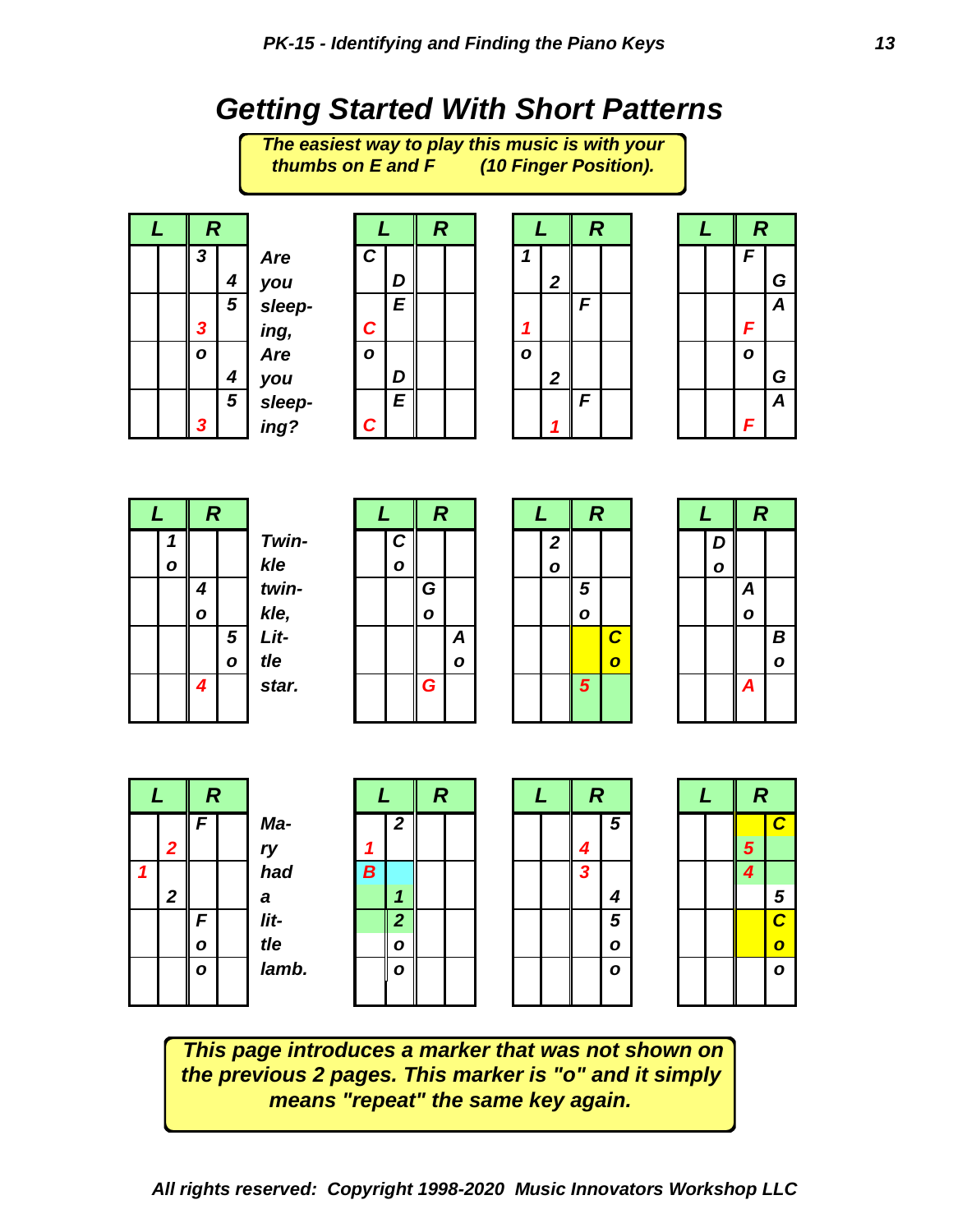### *More Short Patterns For Practice*

**thumbs on E and F** *The easiest way to play this music is with your (10 Finger Position).* 

*Aloys Schmitt*















|        | L | R |   |
|--------|---|---|---|
|        |   | F | G |
| D      | Ē |   |   |
| C<br>D |   |   |   |
|        | E | F |   |
|        |   |   | ≏ |







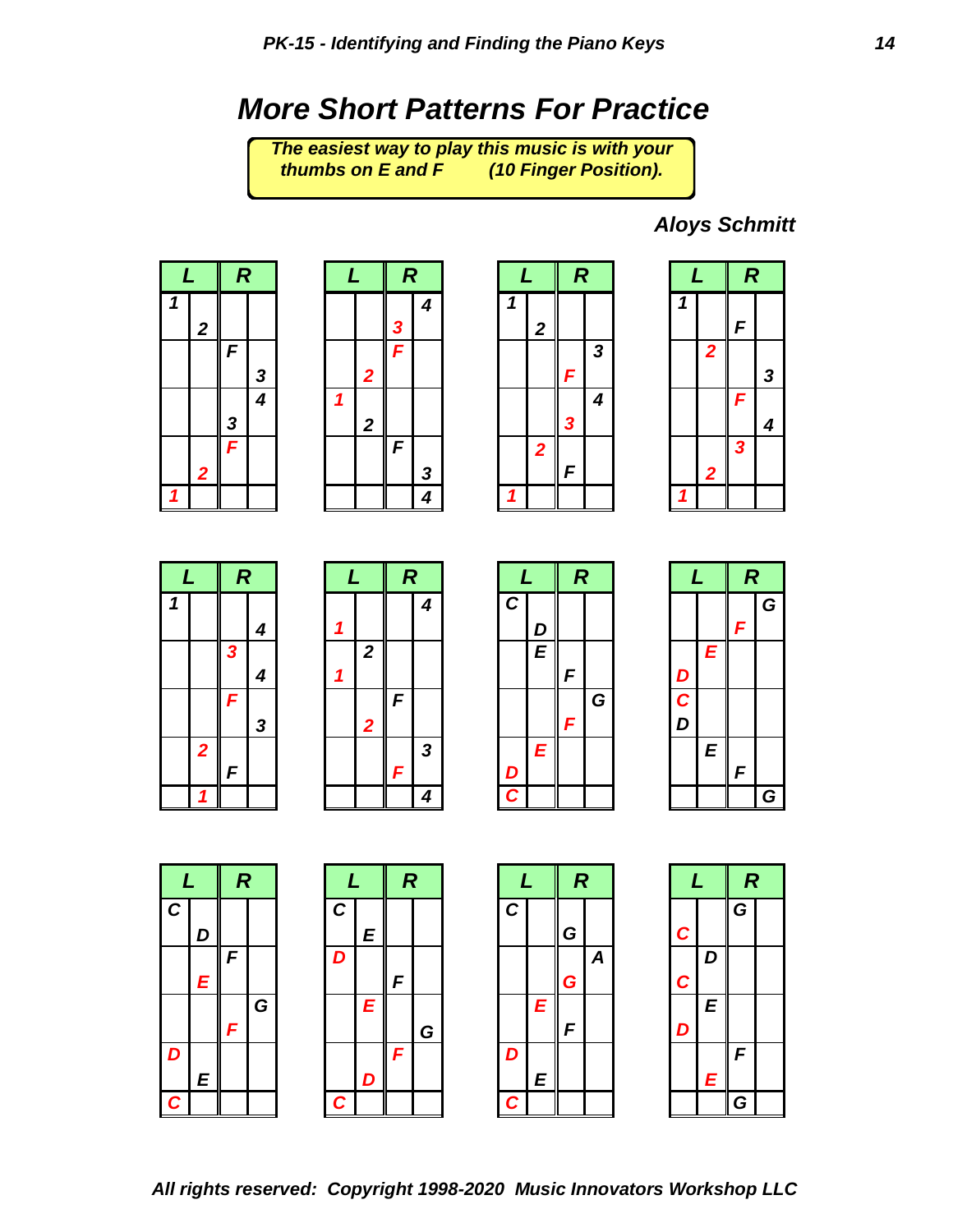*On this page and on several of the following pages you will find some songs and exercises that are played mainly on BLACK keys. We begin with the black keys because they are easier to find than the white keys (which can only be found by referring to black keys). Following this group played on the black keys, you will find a group of the same songs and exercises played mainly on WHITE keys. (You will find that most piano pieces are played on combinations of BLACK and WHITE keys.)*

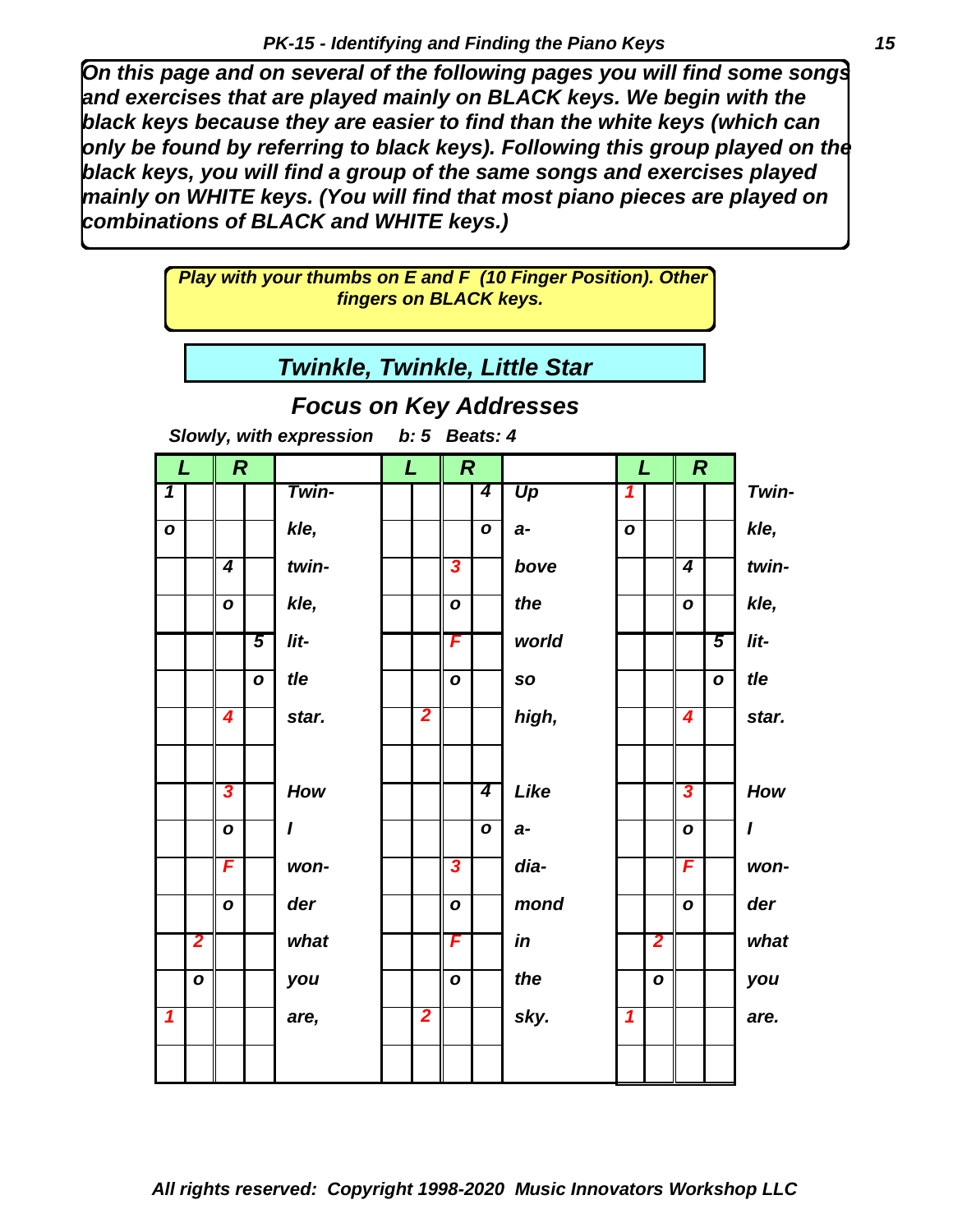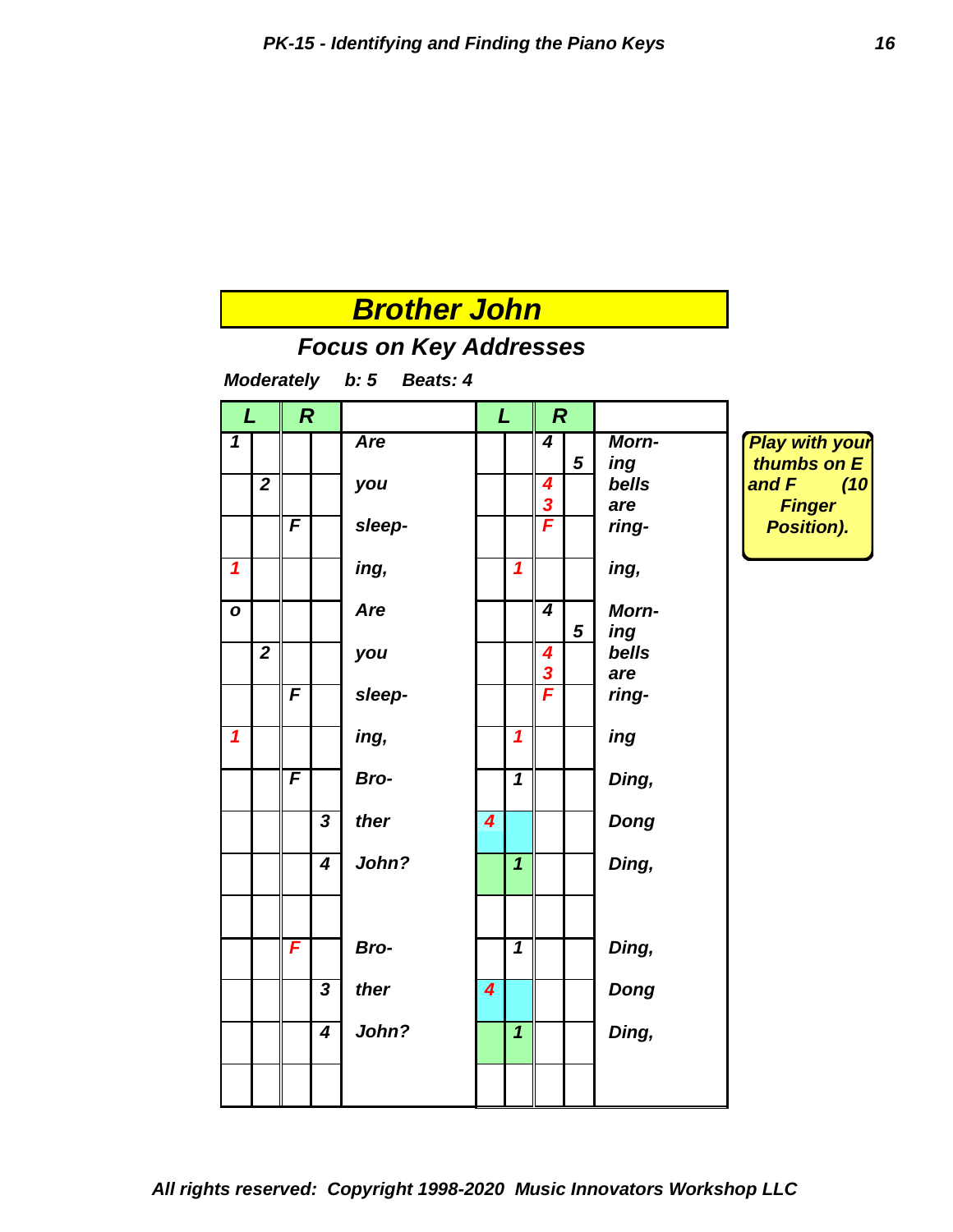*Exercises 1 & 2 - Aloys Schmitt Focus on Key Addresses Moderately b: 5 Beats: 4 L R L R 1 4 2 3 F F 3 2 4 1 3 2 F F 2 3 1 4 2 3 F F 3 2 4 1 3 2 F F 2 3 1 4 2 3 F F 3 2 4 1 3 2 F F 2 3 1 4 2 3 F F 3 2 4 1 These and the following 5-finger exercises are based on exercises by Aloys Schmitt, composed about 150 years ago. His exercises are among the most famous and often used exercises available for learning to play the piano. You will find adaptions of several of these famous exercises here and on some of the following pages. The exercises are intended to be repeated many times, to help you develop the necessary perfect control of your fingers on the keyboard. You might enjoy playing the Schmitt exercises as fast as you can. But don't play them any faster than you can at an EVEN AND STEADY PACE. Play with your thumbs on E and F (10 Finger Position).*

*3 2 F F 2 3 1 4*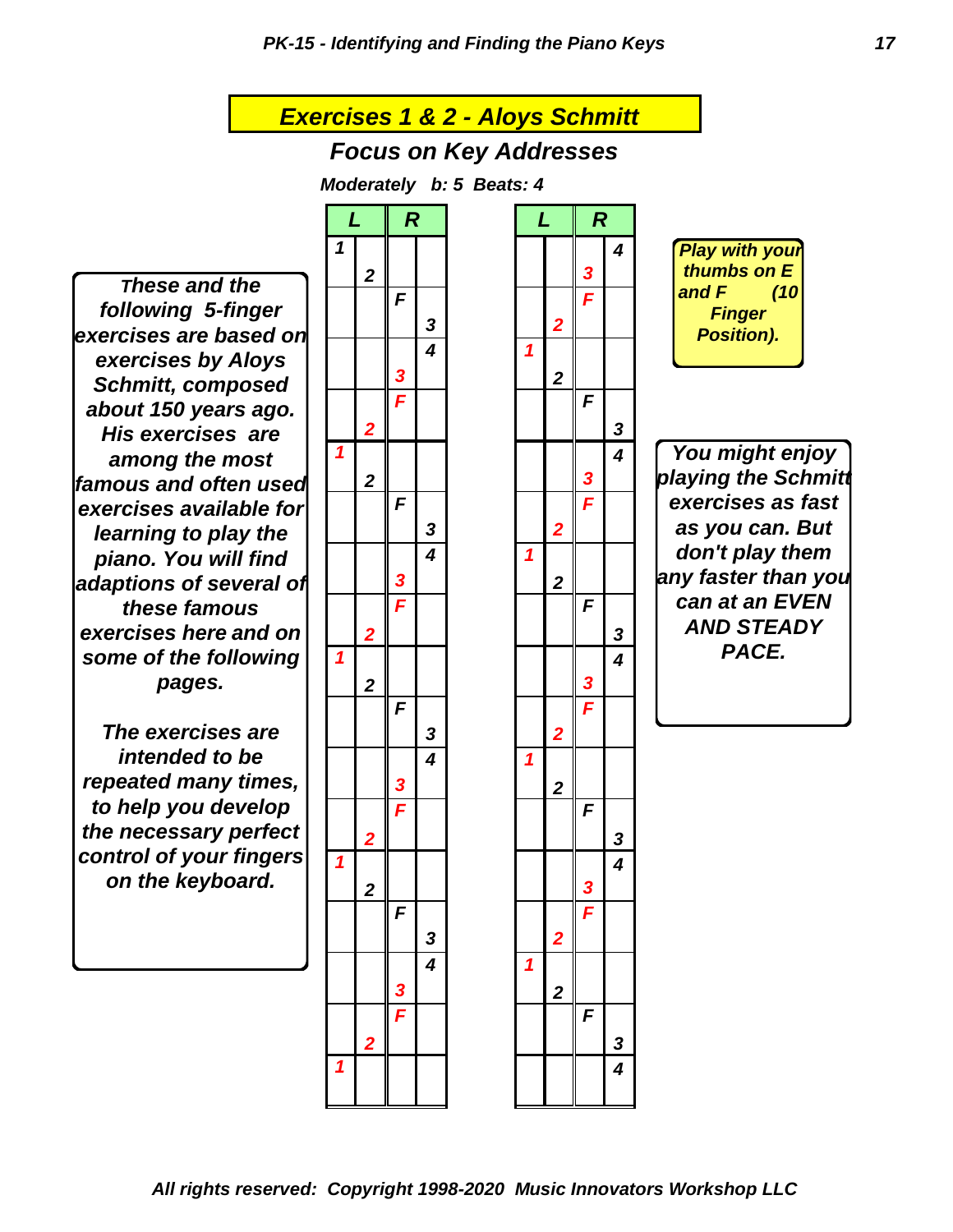*Play with your thumbs on E and F (10 Finger Position).*

# *Happy Birthday*

#### *Focus on Key Addresses*

|                            |                         |                  |                         | паррігу, ттип спитизіазні | D. 0                    |                | Deals. J                |                         |          |  |  |  |
|----------------------------|-------------------------|------------------|-------------------------|---------------------------|-------------------------|----------------|-------------------------|-------------------------|----------|--|--|--|
| L                          |                         | $\boldsymbol{R}$ |                         |                           |                         | L              | $\overline{\bm{R}}$     |                         |          |  |  |  |
| 1                          |                         |                  |                         | Hap-                      |                         |                |                         | 1                       | birth-   |  |  |  |
| $\mathbf{o}$               |                         |                  |                         | py                        |                         |                |                         |                         |          |  |  |  |
|                            | $\overline{\mathbf{2}}$ |                  |                         | birth-                    |                         |                | 5                       |                         | day      |  |  |  |
| $\boldsymbol{\mathcal{L}}$ |                         |                  |                         | day                       | $\overline{\mathbf{3}}$ |                |                         |                         | dear     |  |  |  |
|                            |                         |                  | $\overline{\mathbf{3}}$ | to                        |                         |                | F                       |                         | (Insert) |  |  |  |
|                            |                         | F                |                         | you,                      |                         | $\overline{2}$ |                         |                         | (Name)   |  |  |  |
|                            |                         |                  |                         |                           |                         |                |                         | B                       | Hap-     |  |  |  |
|                            |                         |                  |                         |                           |                         |                |                         | $\mathbf{o}$            | py       |  |  |  |
| $\overline{\mathbf{1}}$    |                         |                  |                         | Hap-                      |                         |                | 5                       |                         | birth-   |  |  |  |
| $\mathbf{o}$               |                         |                  |                         | рy                        |                         |                |                         |                         |          |  |  |  |
|                            | $\overline{\mathbf{2}}$ |                  |                         | birth-                    |                         |                | $\overline{\mathbf{3}}$ |                         | day      |  |  |  |
| $\mathbf{1}$               |                         |                  |                         | day                       |                         |                |                         | $\overline{\mathbf{4}}$ | to       |  |  |  |
|                            |                         |                  | 4                       | to                        |                         |                | 3                       |                         | you,     |  |  |  |
|                            |                         | 3                |                         | you,                      |                         |                |                         |                         |          |  |  |  |
|                            |                         |                  |                         |                           |                         |                |                         |                         |          |  |  |  |
|                            |                         |                  |                         |                           |                         |                |                         |                         |          |  |  |  |
| $\boldsymbol{\mathcal{L}}$ |                         |                  |                         | Hap-                      |                         |                |                         |                         |          |  |  |  |
| $\mathbf{o}$               |                         |                  |                         | pу                        |                         |                |                         |                         |          |  |  |  |

*Happily, With Enthusiasm b: 6 Beats: 3*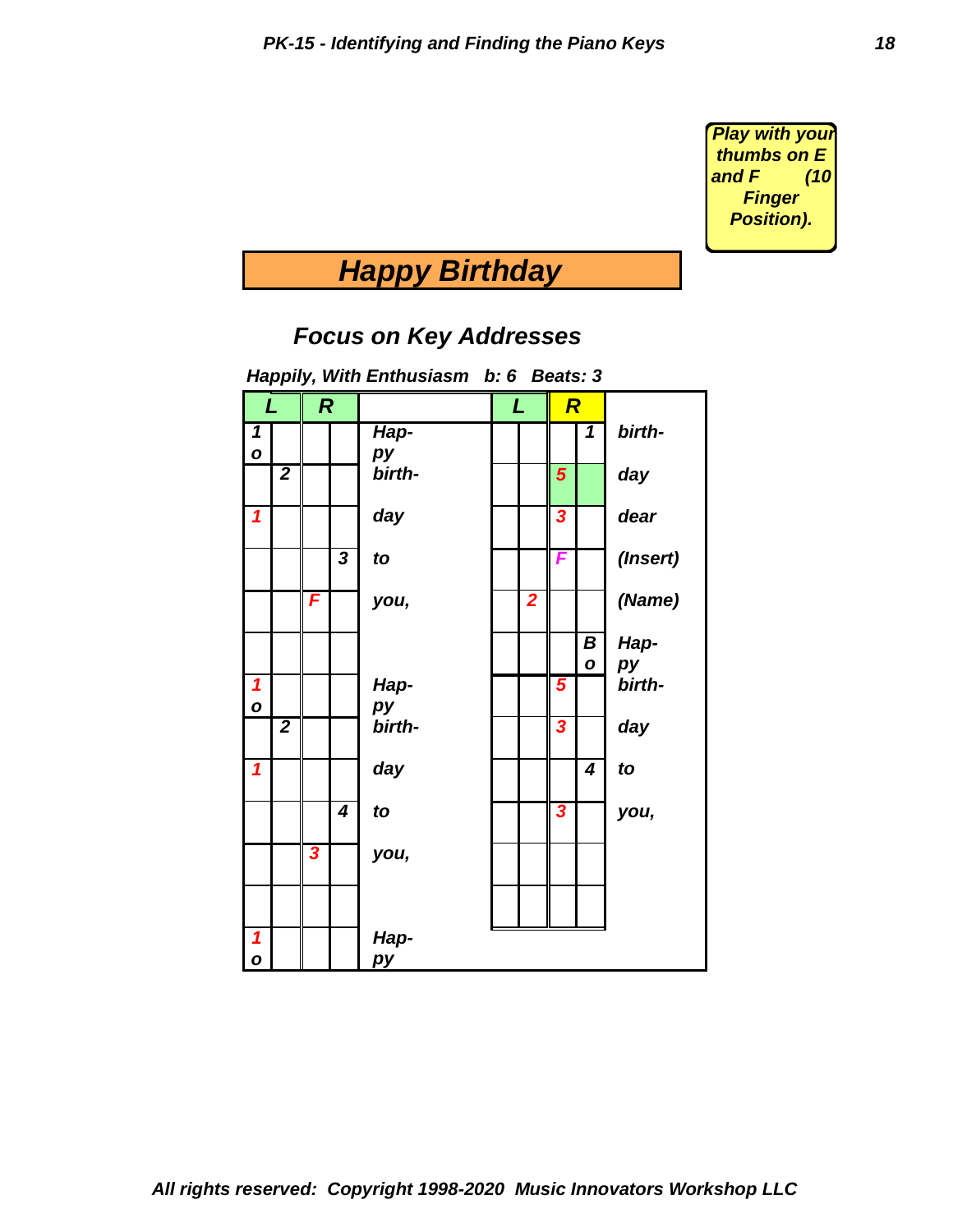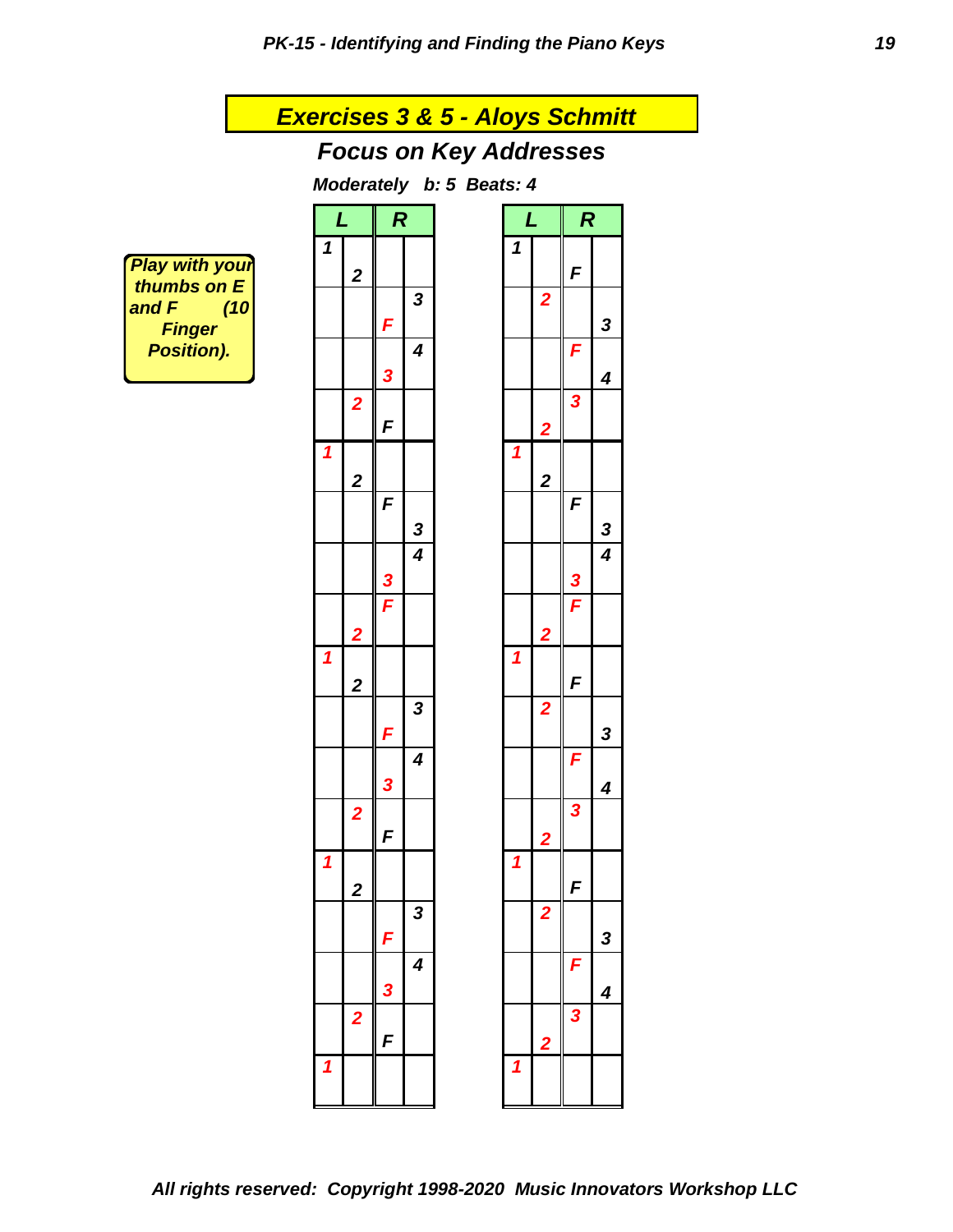

### *London Bridge*



*Lively #: 5 Beats: 4*

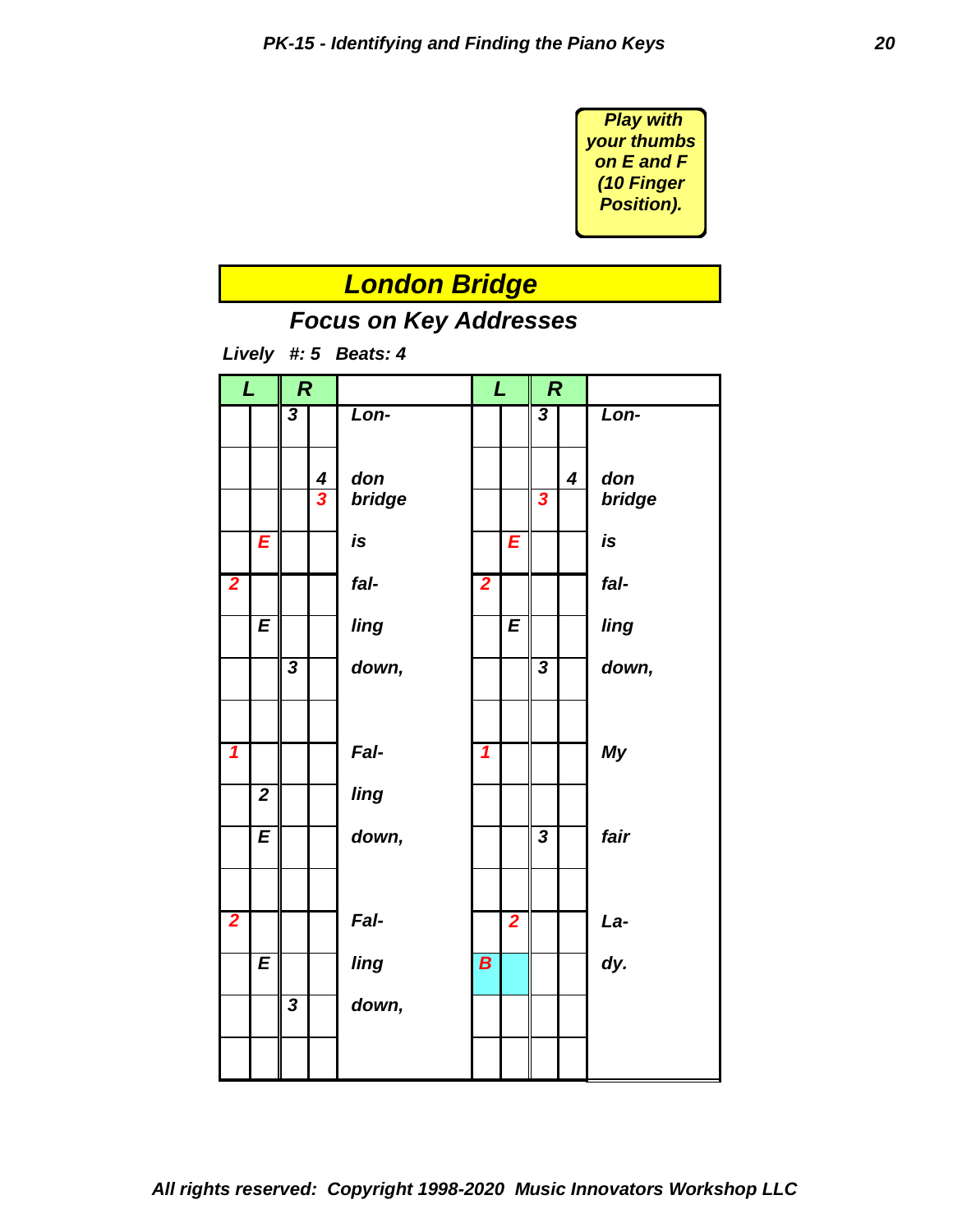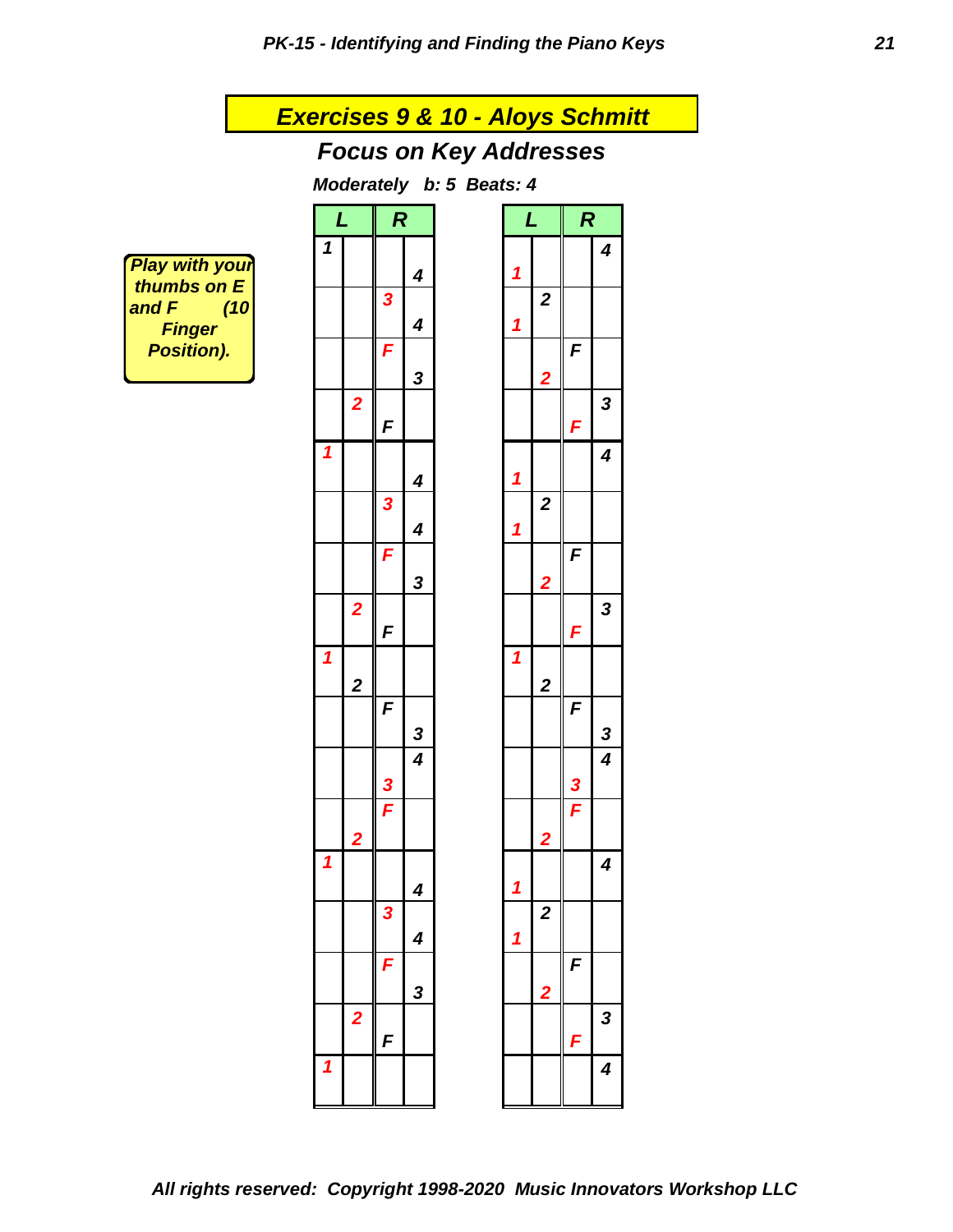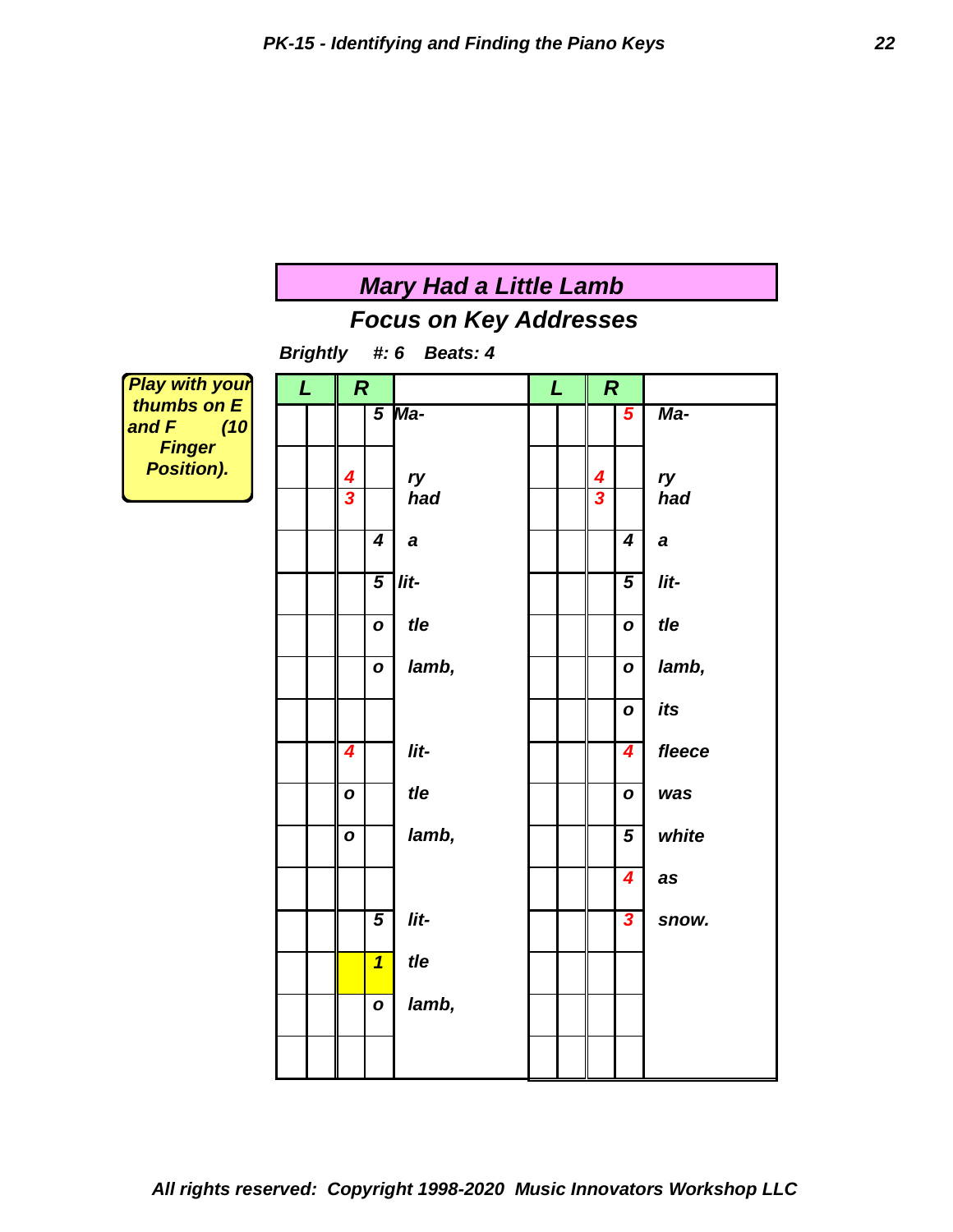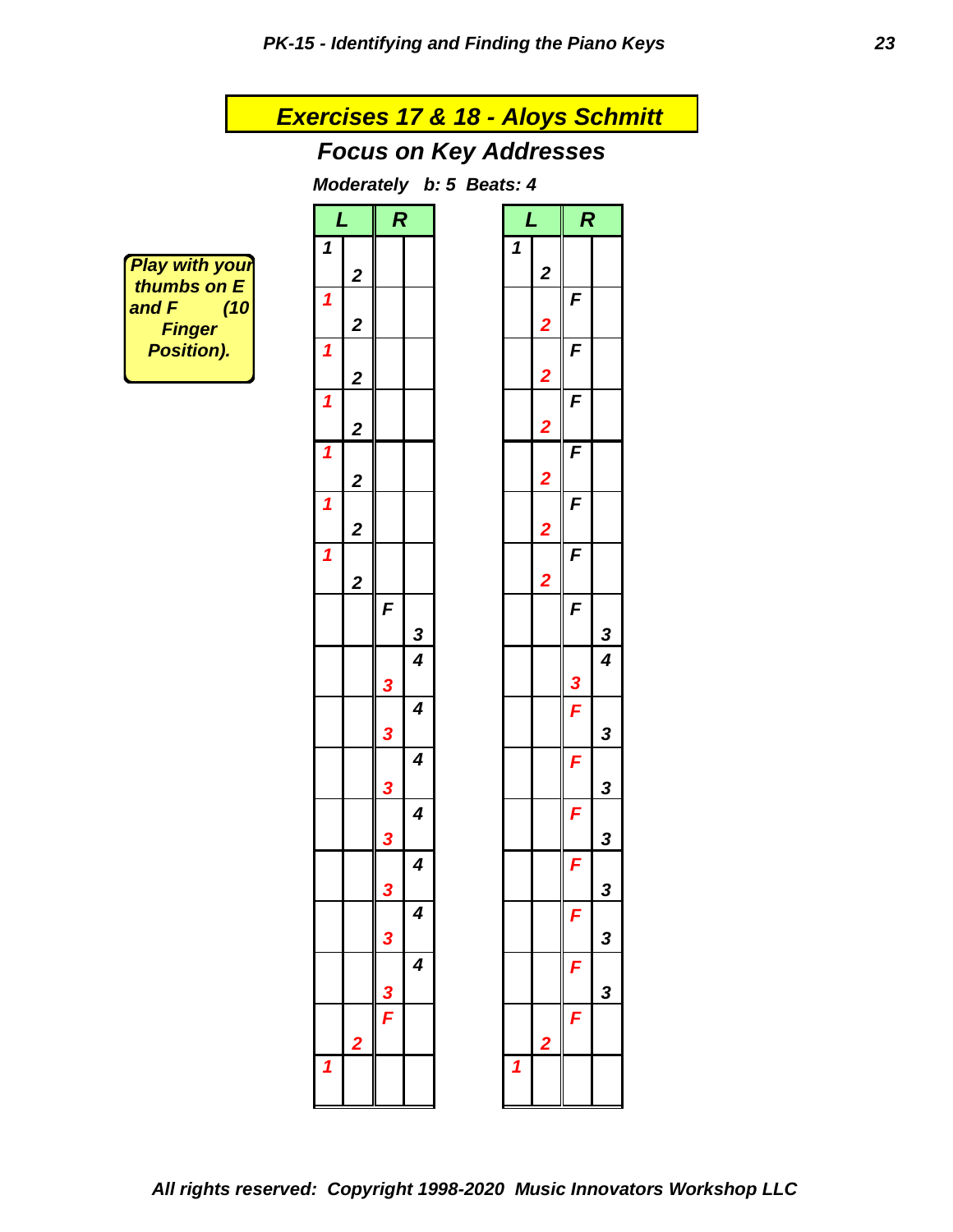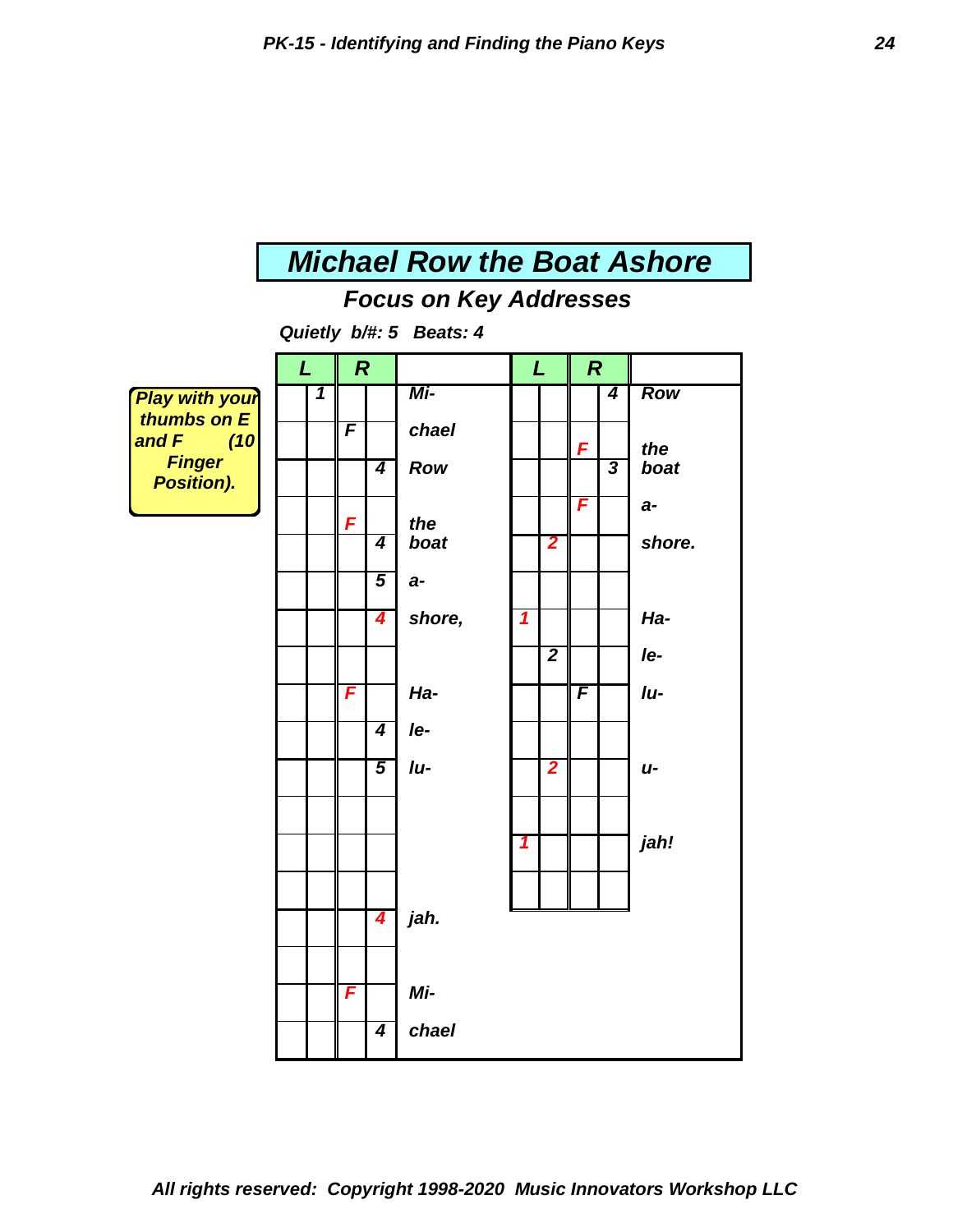*This song and the following songs are repeats of the previous songs, but are designed for mostly WHITE keys, in place of the black keys of the previous set of songs. It's intended that they be played with the thumbs on E and F, but you can use other options as described at the bottom of the page.*



*Options -- You are welcome to use ANY fingers to play the song. Finger positions are DESIGNED TO HELP you play. You can use other finger positions that you like better as long as they work for you. One option is to play the whole song with just one hand. Try it. You may like it! Note that these charts are specially designed to work well with the thumbs on E and F. They could have been designed to work well with the fingers on other keys, but that comes later in your piano studies.*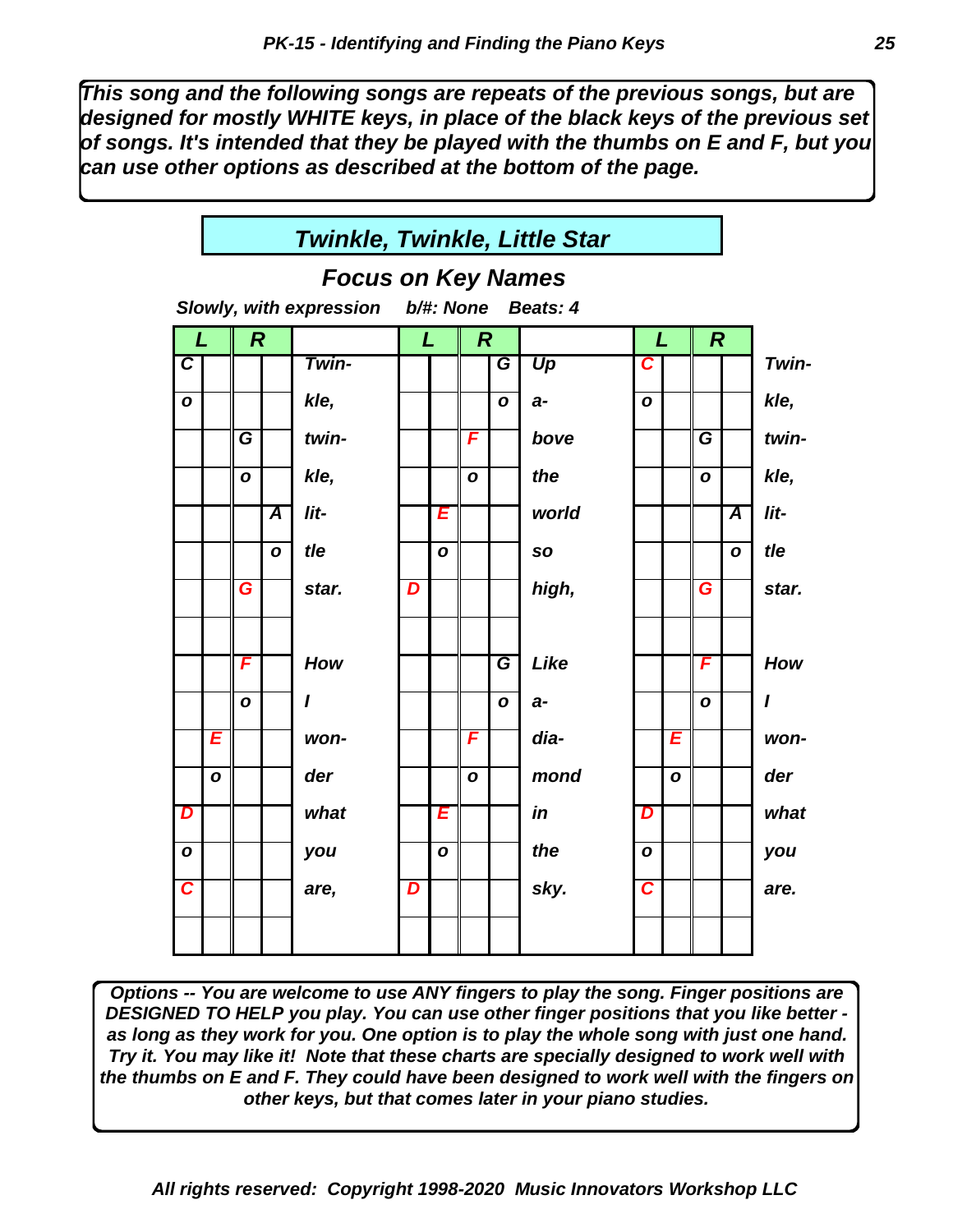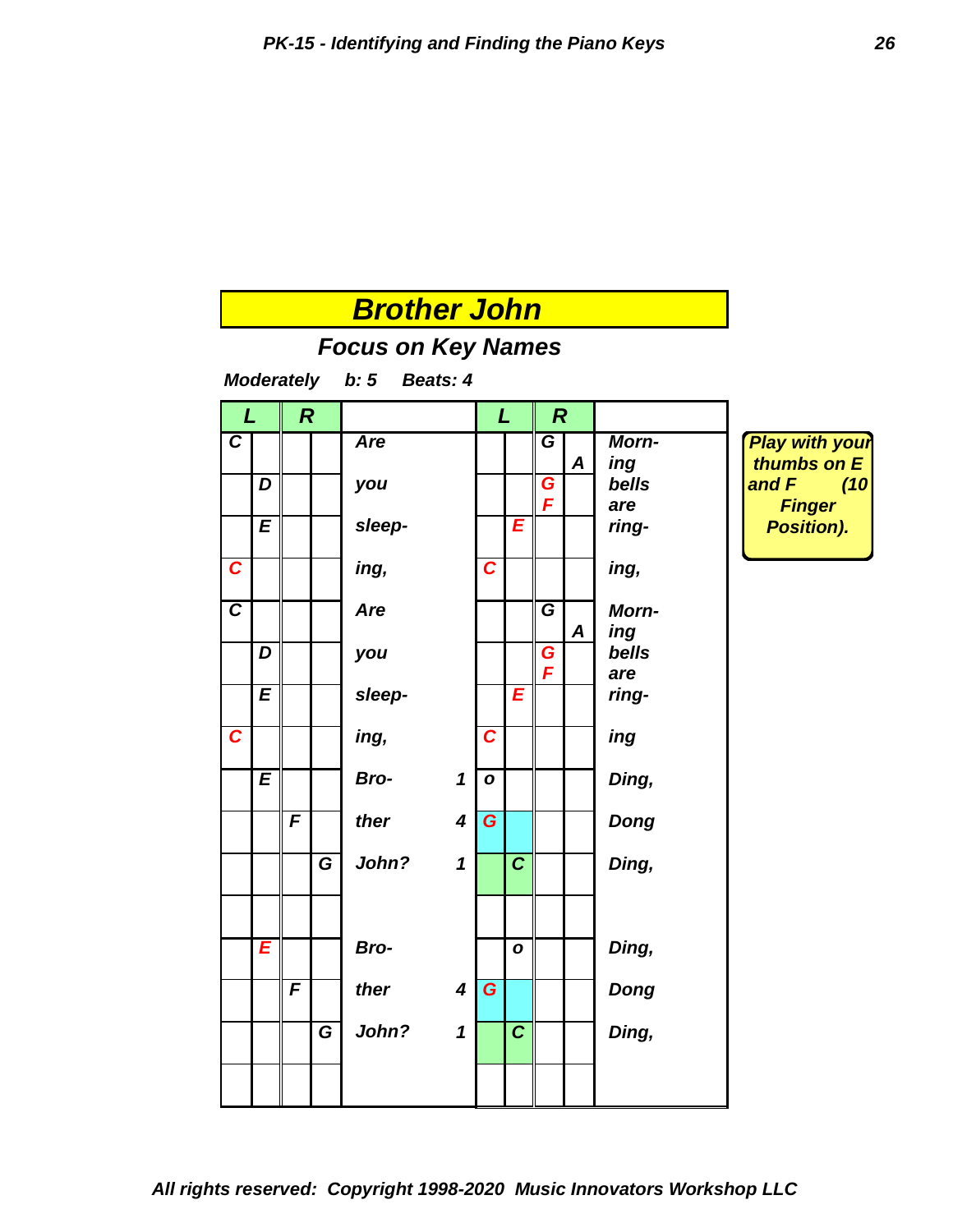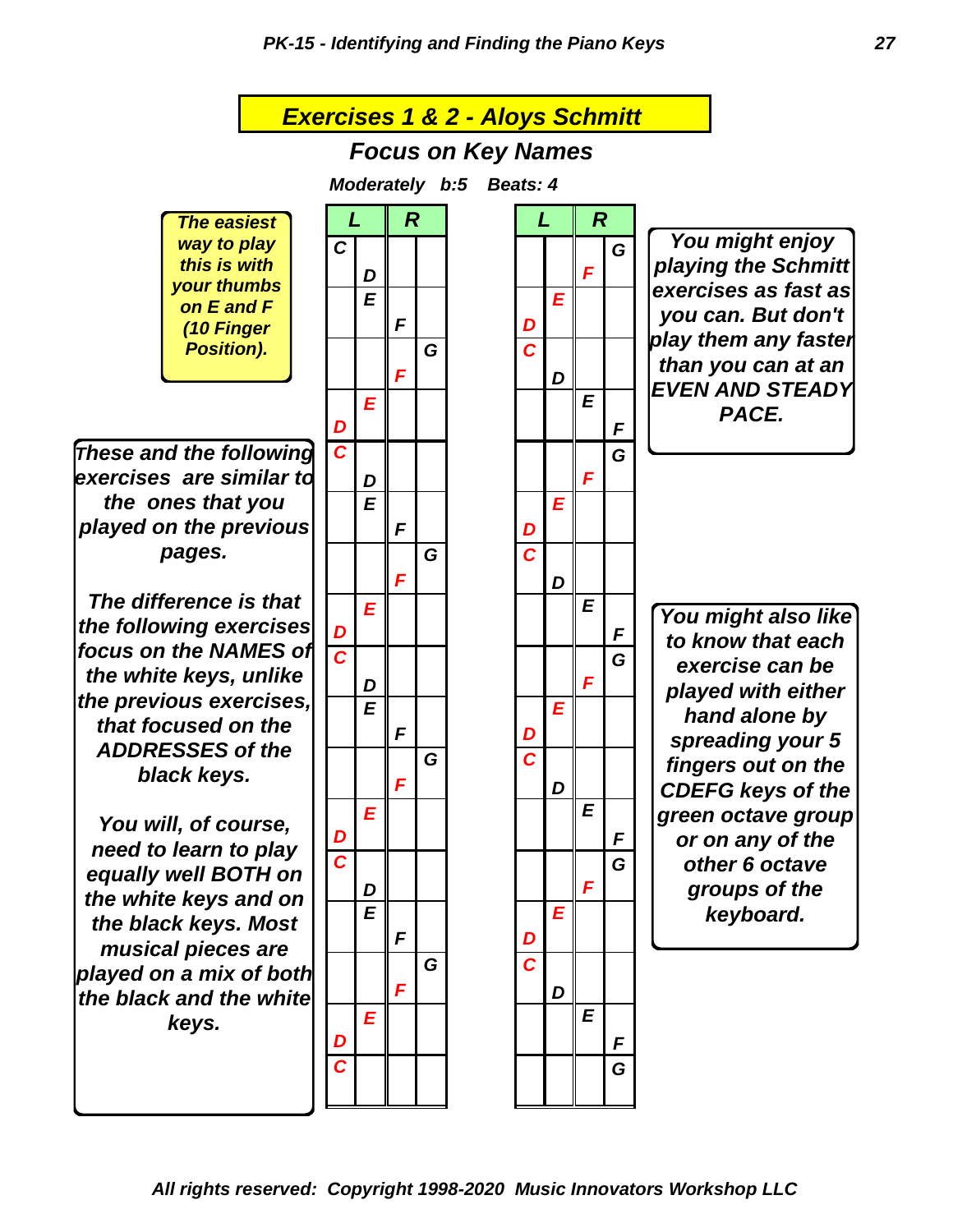*Happy Birthday Focus on Key Names Happily b: 1 Beats: 3 L R L R C Hap- C birtho* | | | *py D birth- A day C day F dear F to E (Insert) E you, D (Name) 5 Hapo py C Hap- A birtho* | | | *py D birth- F day C* | | | *day* | | | | *G* | *to G to F you, F you, C Hapo* | | | *py* 

*The easiest way to play this is with your thumbs on E and F (10 Finger Position).*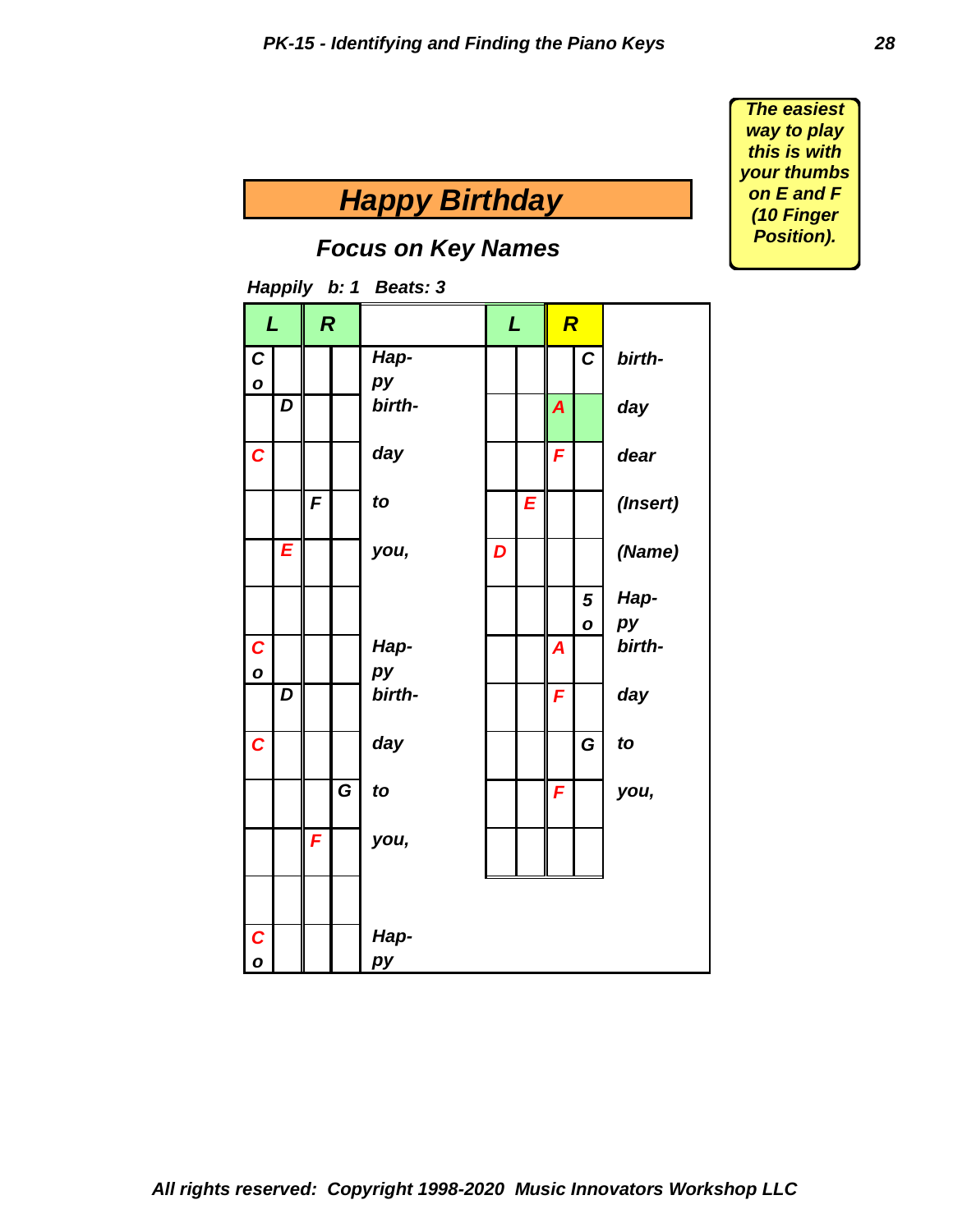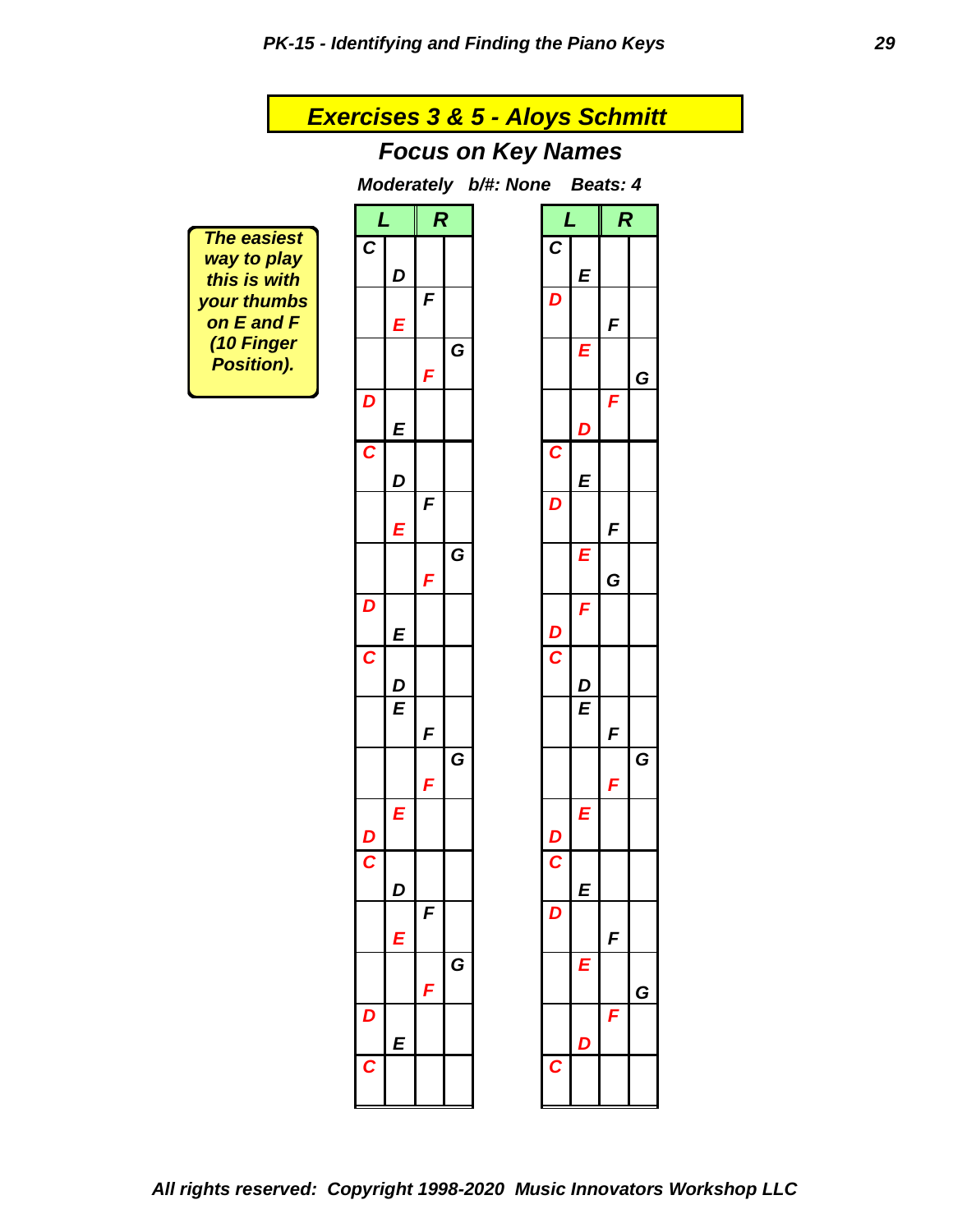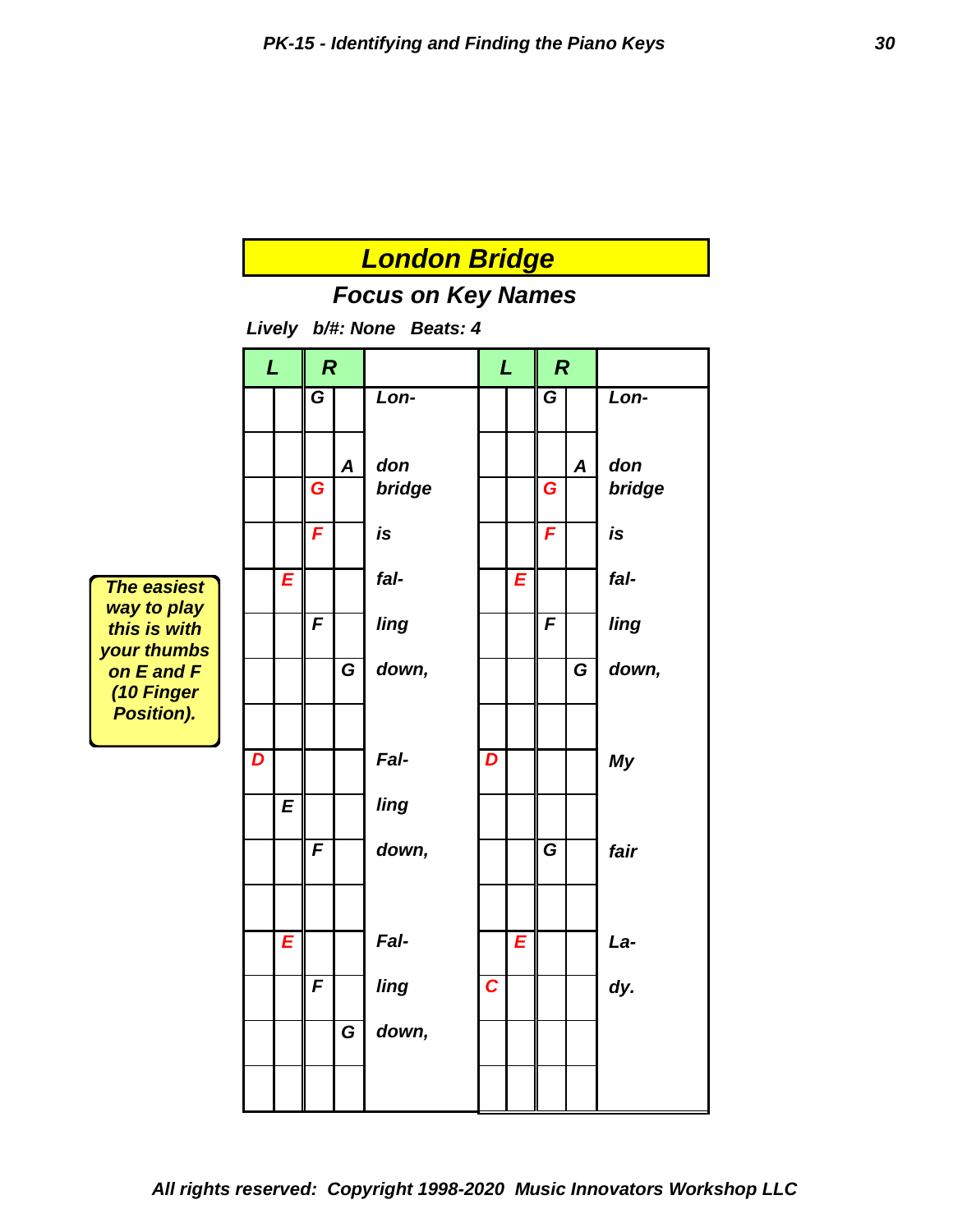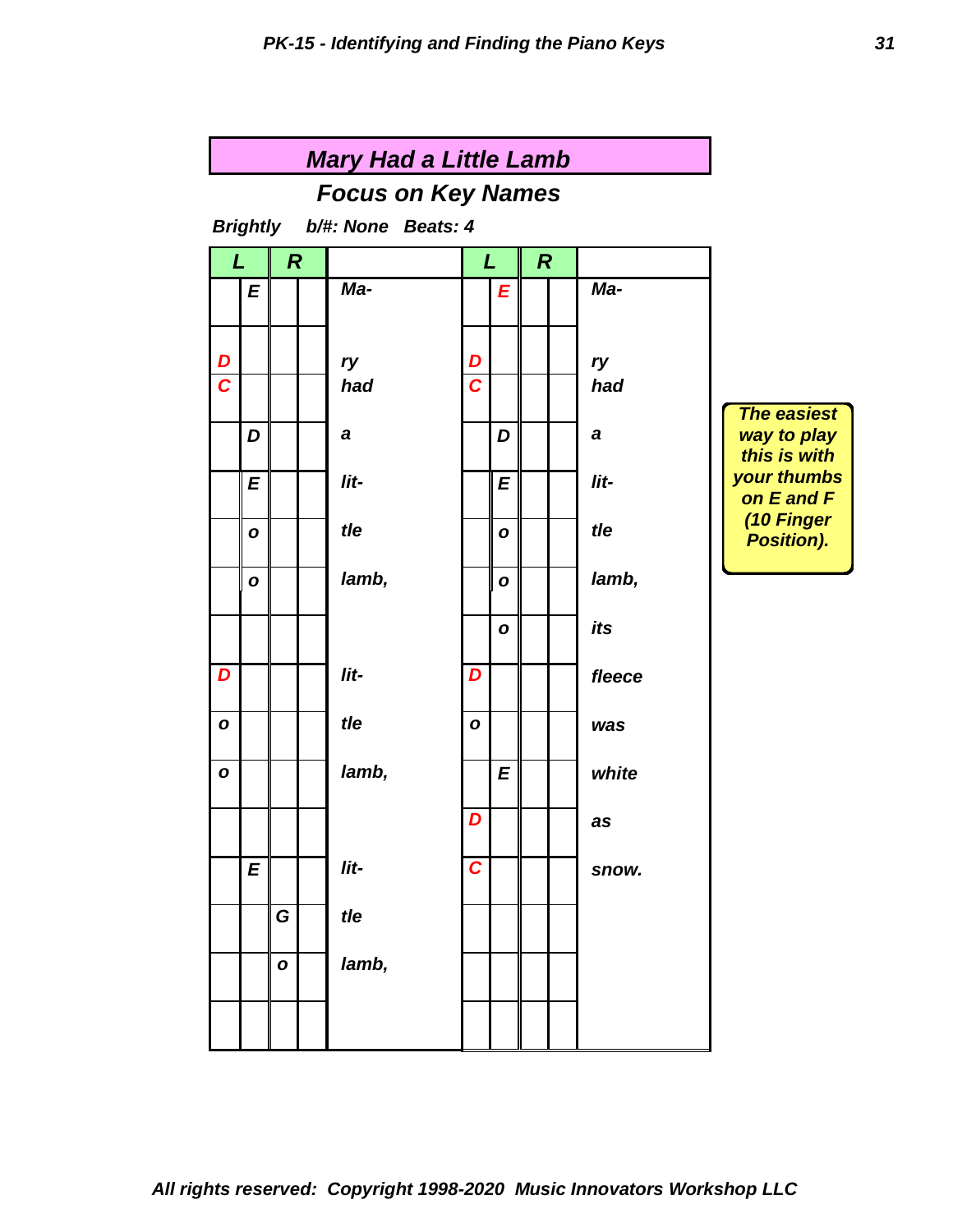## *Ode to Joy from Beethoven's 9th Symphony*



#### *Focus on Key Names*

 *In addition to playing this famous (5-note) song in the 10-finger position, it can easily be played with the 5 fingers of EITHER hand without changing the hand position while playing (except for the low G near the end of the song). Begin with finger 3 (the middle finger) of either hand.*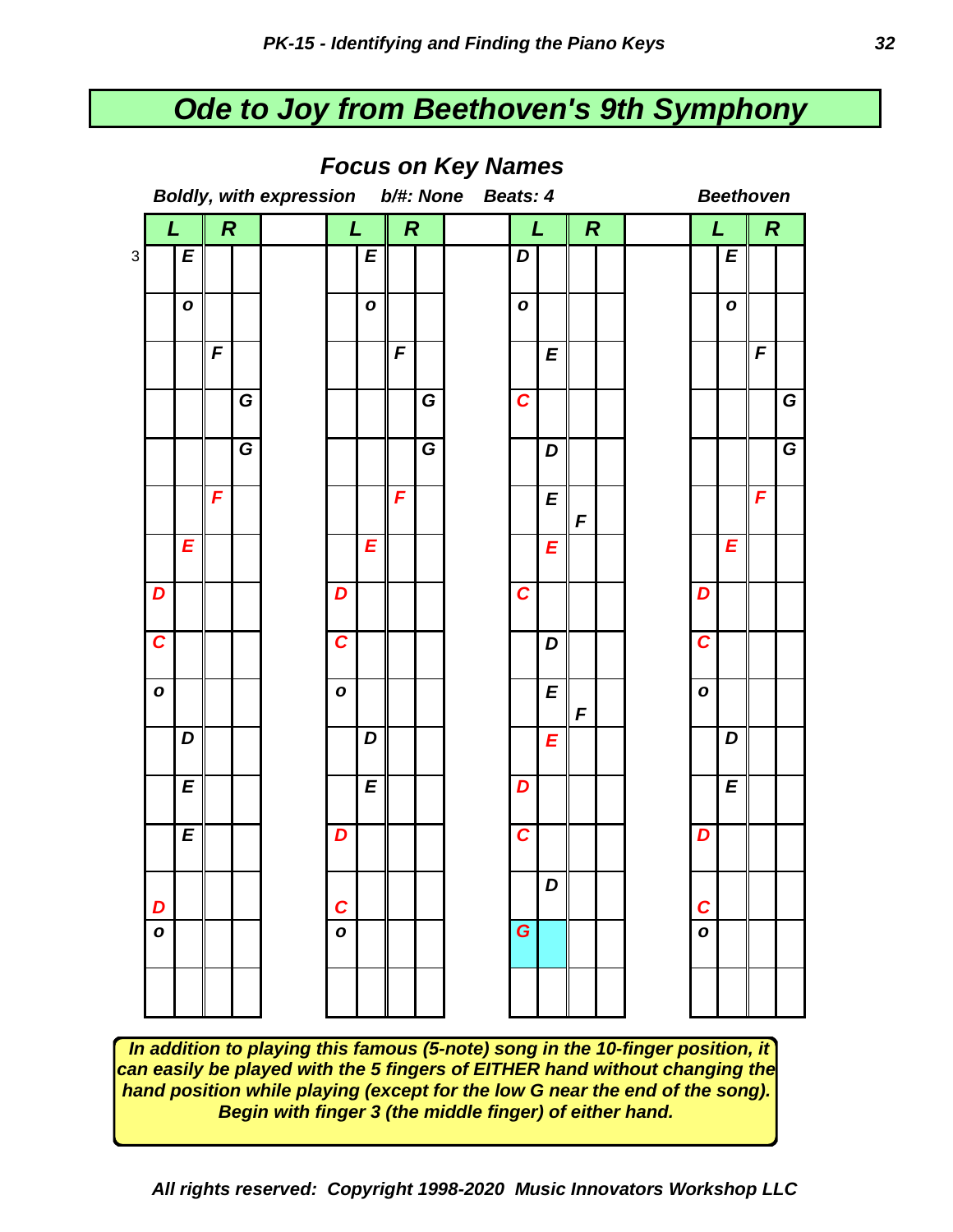# *Ode to Joy from Beethoven's 9th Symphony*

| <b>I UCUS UII REY AUUI ESSES</b><br>Boldly, with expression b: 5 Beats: 4<br><b>Beethoven</b> |                         |                         |              |  |                            |                         |                |                         |                  |                            |                         |                |                  |                            |                         |                         |                         |
|-----------------------------------------------------------------------------------------------|-------------------------|-------------------------|--------------|--|----------------------------|-------------------------|----------------|-------------------------|------------------|----------------------------|-------------------------|----------------|------------------|----------------------------|-------------------------|-------------------------|-------------------------|
| <b>Q</b>                                                                                      |                         | $\boldsymbol{R}$        |              |  | L<br>$\boldsymbol{R}$      |                         | L              |                         | $\boldsymbol{R}$ |                            | L                       |                | $\boldsymbol{R}$ |                            |                         |                         |                         |
|                                                                                               |                         | $\boldsymbol{F}$        |              |  |                            |                         | F              |                         |                  |                            | $\boldsymbol{2}$        |                |                  |                            |                         | F                       |                         |
|                                                                                               |                         |                         |              |  |                            |                         |                |                         |                  |                            |                         |                |                  |                            |                         |                         |                         |
|                                                                                               |                         | $\mathbf{o}$            |              |  |                            |                         | $\mathbf{o}$   |                         |                  |                            | $\mathbf{o}$            |                |                  |                            |                         | $\mathbf{o}$            |                         |
|                                                                                               |                         |                         | $\mathbf{3}$ |  |                            |                         |                | $\mathbf{3}$            |                  |                            |                         | $\overline{F}$ |                  |                            |                         |                         | $\mathbf{3}$            |
|                                                                                               |                         |                         | 4            |  |                            |                         |                | $\boldsymbol{4}$        |                  | $\mathbf{1}$               |                         |                |                  |                            |                         |                         | $\overline{\mathbf{4}}$ |
|                                                                                               |                         |                         | 4            |  |                            |                         |                | $\overline{\mathbf{4}}$ |                  |                            | $\boldsymbol{2}$        |                |                  |                            |                         |                         | $\boldsymbol{4}$        |
|                                                                                               |                         | $\overline{\mathbf{3}}$ |              |  |                            |                         | $\mathbf{3}$   |                         |                  |                            |                         | F              | $\mathbf{3}$     |                            |                         | $\overline{\mathbf{3}}$ |                         |
|                                                                                               |                         | F                       |              |  |                            |                         | F              |                         |                  |                            |                         | F              |                  |                            |                         | F                       |                         |
|                                                                                               | $\overline{\mathbf{2}}$ |                         |              |  |                            | $\overline{\mathbf{2}}$ |                |                         |                  | $\mathbf{1}$               |                         |                |                  |                            | $\overline{\mathbf{2}}$ |                         |                         |
| $\overline{\mathbf{1}}$                                                                       |                         |                         |              |  | $\boldsymbol{\mathcal{L}}$ |                         |                |                         |                  |                            | $\boldsymbol{2}$        |                |                  | $\mathbf{1}$               |                         |                         |                         |
| $\mathbf{o}$                                                                                  |                         |                         |              |  | $\mathbf{o}$               |                         |                |                         |                  |                            |                         | $\overline{F}$ | $\mathbf{3}$     | $\mathbf{o}$               |                         |                         |                         |
|                                                                                               | $\overline{\mathbf{2}}$ |                         |              |  |                            | $\boldsymbol{2}$        |                |                         |                  |                            |                         | F              |                  |                            | $\overline{\mathbf{2}}$ |                         |                         |
|                                                                                               |                         | F                       |              |  |                            |                         | $\overline{F}$ |                         |                  |                            | $\overline{\mathbf{2}}$ |                |                  |                            |                         | $\boldsymbol{F}$        |                         |
|                                                                                               |                         | $\overline{F}$          |              |  |                            | $\overline{\mathbf{2}}$ |                |                         |                  | $\boldsymbol{\mathcal{L}}$ |                         |                |                  |                            | $\overline{\mathbf{2}}$ |                         |                         |
|                                                                                               | $\overline{\mathbf{2}}$ |                         |              |  | $\boldsymbol{1}$           |                         |                |                         |                  |                            | $\boldsymbol{2}$        |                |                  | 1                          |                         |                         |                         |
|                                                                                               | $\mathbf{o}$            |                         |              |  | $\mathbf{o}$               |                         |                |                         |                  | $\boldsymbol{4}$           |                         |                |                  | $\boldsymbol{\mathcal{L}}$ |                         |                         |                         |
|                                                                                               |                         |                         |              |  |                            |                         |                |                         |                  |                            |                         |                |                  |                            |                         |                         |                         |

*Focus on Key Addresses*